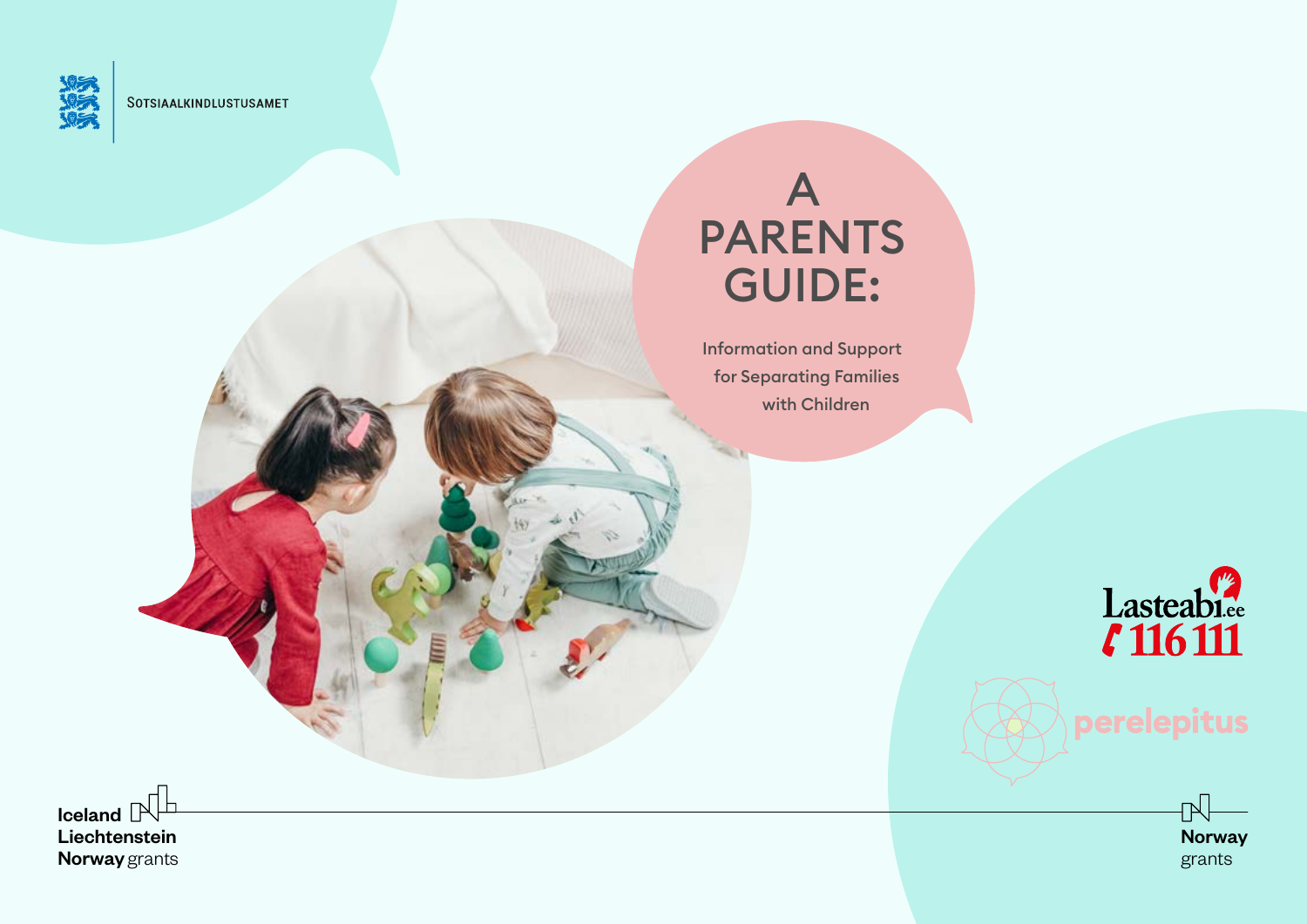# Dear reader!

You are currently holding a guide that we have prepared at the Estonian Social Insurance Board for parents who are planning to end their cohabitation, who are thinking about divorce or who are recovering from separation. It is also aimed at their friends and loved ones. **The main topic of the guide is how to remain a good parent after separation, as the end of a lasting relationship between adults who have children does not mean the end of parenthood.**

> This guide provides you with advice on where to find help and support for yourself and your family.

In addition to advice and recommendations on how to prevent and solve various problems in the event of separation, what to keep in mind, and what to pay attention to, we have also included a range of information channels and necessary contacts to this publication. Separation is different in its nature, but if it involves a family with children, the well-being and safety of the children should remain a priority for both parents.

**Even though the parents no longer live together, a child is still entitled to the care and love of both parents.** A child has the right to remain a child and to enjoy a quality life after their parents have broken up. **Parents are responsible not only for their child's wellbeing but also for maintaining a good and developing relationship with the child.** Positive parenthood may become even more important for a child after separation.

The end of a partnership challenges parents to build a different relationship with each other. Although the ex-spouse or ex-partner is no longer a partner in a permanent relationship, they are still important and irreplaceable to the child. Parents need to take responsibility for separation by cooperating and supporting their child in the new situation. Working through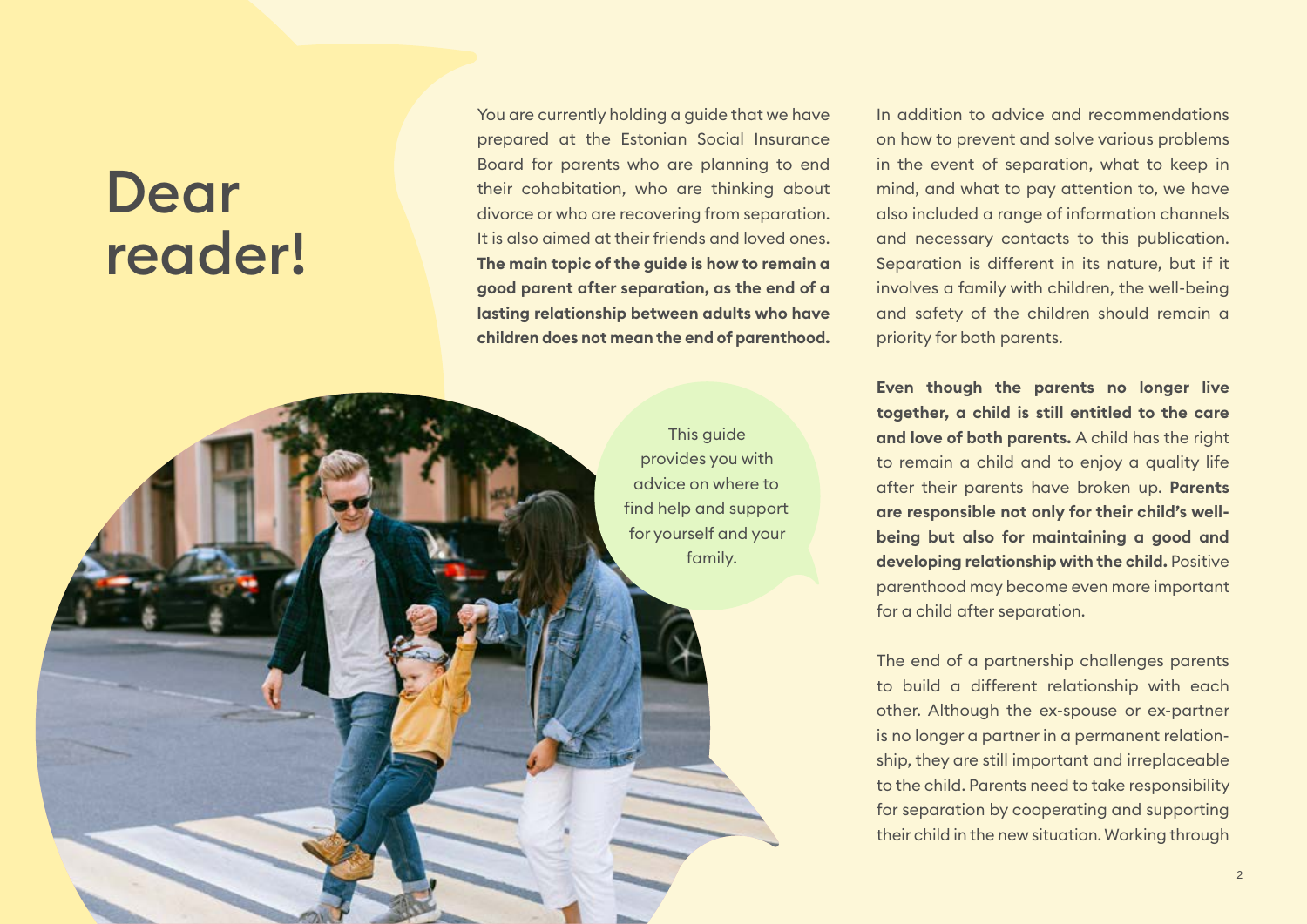the emotions of separation also helps parents to adjust to the new circumstances and start a new journey.

The supporting material has been prepared on the basis of the similar Finnish guide titled 'A Parent's Guide. Information and Support for Divorcing Families with Children', which has been published in English.

Design and layout: Helen Puistaja

Photos: Pexels, Shutterstock and Getty Images

Publisher: The Federation of Mother and Child Homes and Shelters // ISBN 978-951-9424-75-0 Third, revised edition, April 2020.

The Estonian text has been edited and adapted for Estonia by Helika Saar.

The Estonian version has been prepared as part of the project 'Establishment of a national family mediation system' of the 2014–2021 European Economic Area and Norway Grants programme 'Local Development and Poverty Reduction'.

© The Federation of Mother and Child Homes and Shelters

The Finnish Parent's Guide is part of a programme for separating parents with children, supported by the Funding Centre for Social Welfare and Health Organisations (STEA). Associations: The Federation of Mother and Child Homes and Shelters, toimisto@ ensijaturvakotienliitto.fi

> THE FEDERATION OF **MOTHER AND CHILD HOMES AND SHELTERS**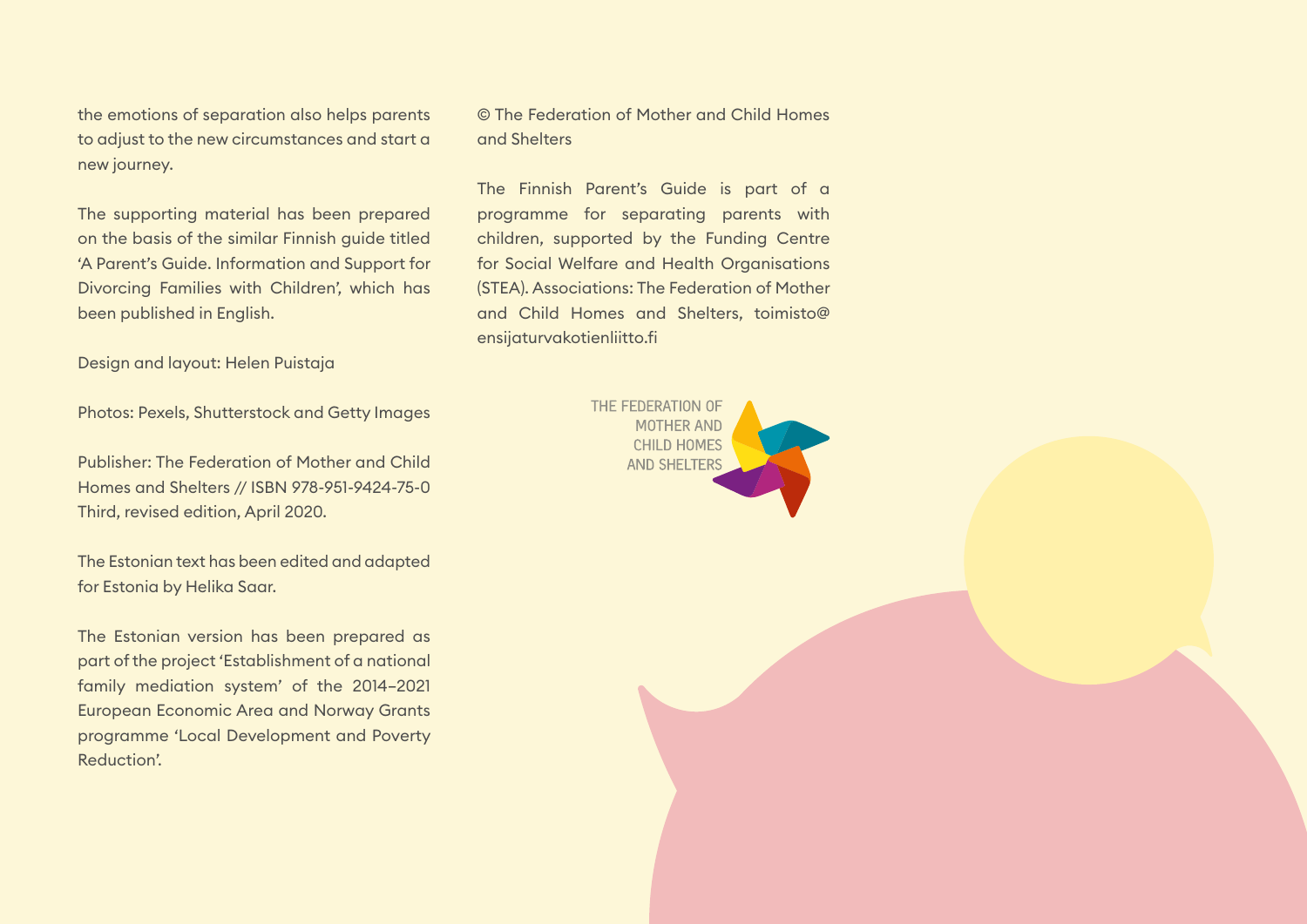# Table of **Contents**

### **[TO SEPARATE OR STAY TOGETHER?](#page-4-0)**

### **[WHEN YOU HAVE DECIDED TO SEPARATE](#page-6-0)**

[Legal steps related to separation](#page-6-1)

[proprietary rights and obligations – what happens after divorce?](#page-8-0)

[Agreements in the child's best interests](#page-13-0)

### **[SEPARATION – FROM CRISIS TO RECOVERY](#page-22-0)**

[Separation as a crisis](#page-24-0) [Recovering from separation](#page-25-0)

### **[PAYING ATTENTION TO THE CHILD'S NEEDS](#page-26-0)**

[How to talk to a child about separation](#page-26-1) [Cooperative parenting – what does it take?](#page-29-0) [Separation in a bicultural family](#page-30-0)

**[VALUES OF A PARENT](#page-32-0)**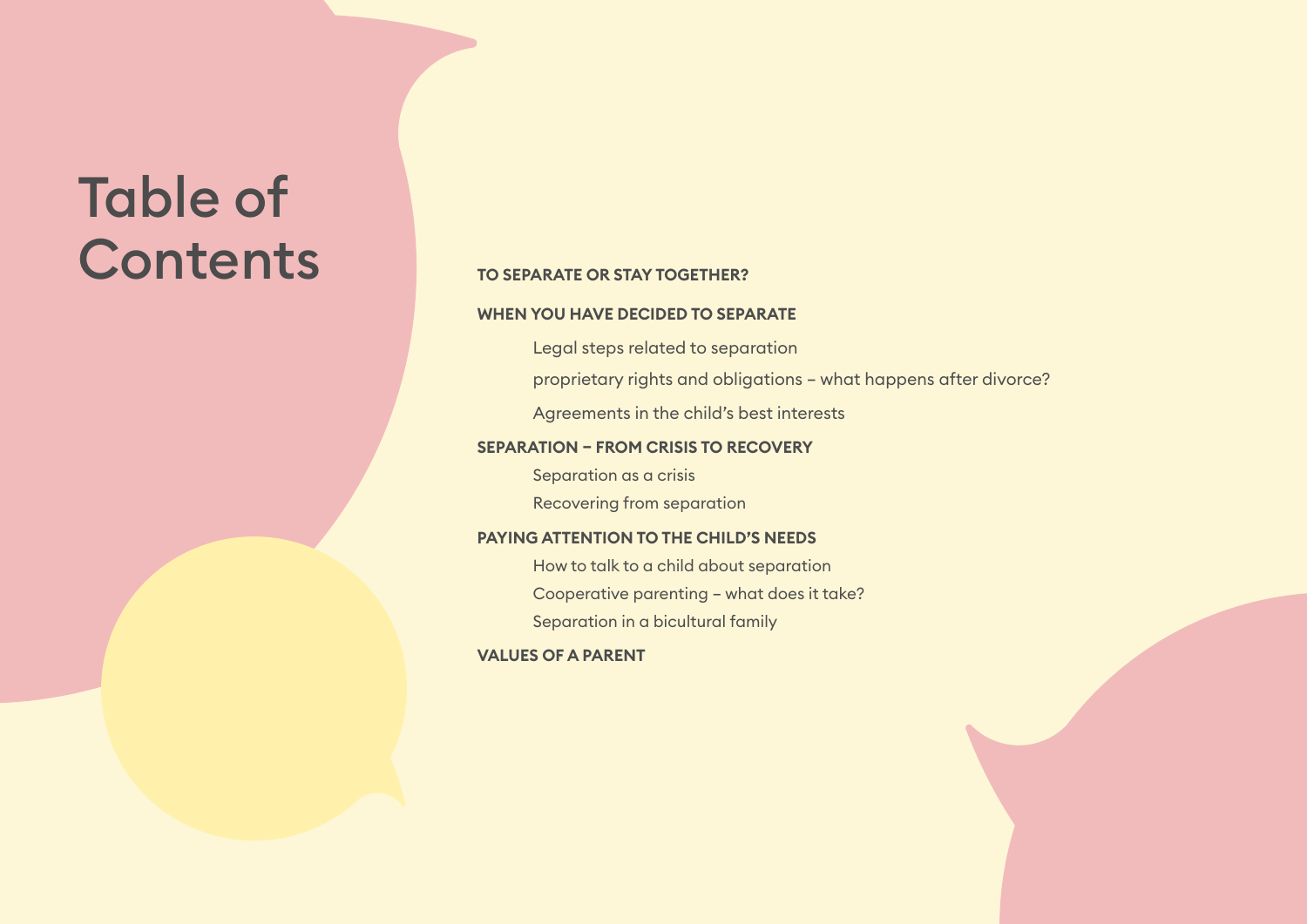# <span id="page-4-0"></span>To separate or stay together?

If spouses or partners do not talk to each other often enough about their expectations or matters that are important to them in the relationship, separation may come as a surprise to one of them. The topic of separation should also be dared to be discussed.

For the partner who is considering separation, this may seem like the only solution to relationship problems. However, considering or discussing separation does not make it inevitable. **An open conversation does not weaken the relationship, rather the lack of such a conversation does.** It should be borne in mind that at some point separation

has been considered

or discussed in all relationships, even in case of those that have lasted.

There can be several reasons to think about separation. You may feel that your feelings for partner have ceased to exist or that you no longer have common dreams. The relationship can be challenged by daily life with the pressure arising from work or unemployment, lack of time spent together, unequal distribution of family responsibilities, and financial worries. The problems could also be related to communication: unwillingness to talk to each other, inability to express your needs or listen to your partner, constant quarrelling and conflicts, and derogatory comments from your spouse or partner may lead to a situation where both partners feel alienated from each other. Relationships are also affected by emotions that arise from problems related to personal growth and development, such as the idea that everyone only lives once. Furthermore, relationships reflect family's developmental crises. The birth of your first child may unexpectedly put your relationship to the test. Raising children may take all of your time, leaving virtually no time to maintain your relationship. Finding the right balance between the needs of your child, yourself, and relationships may be complex.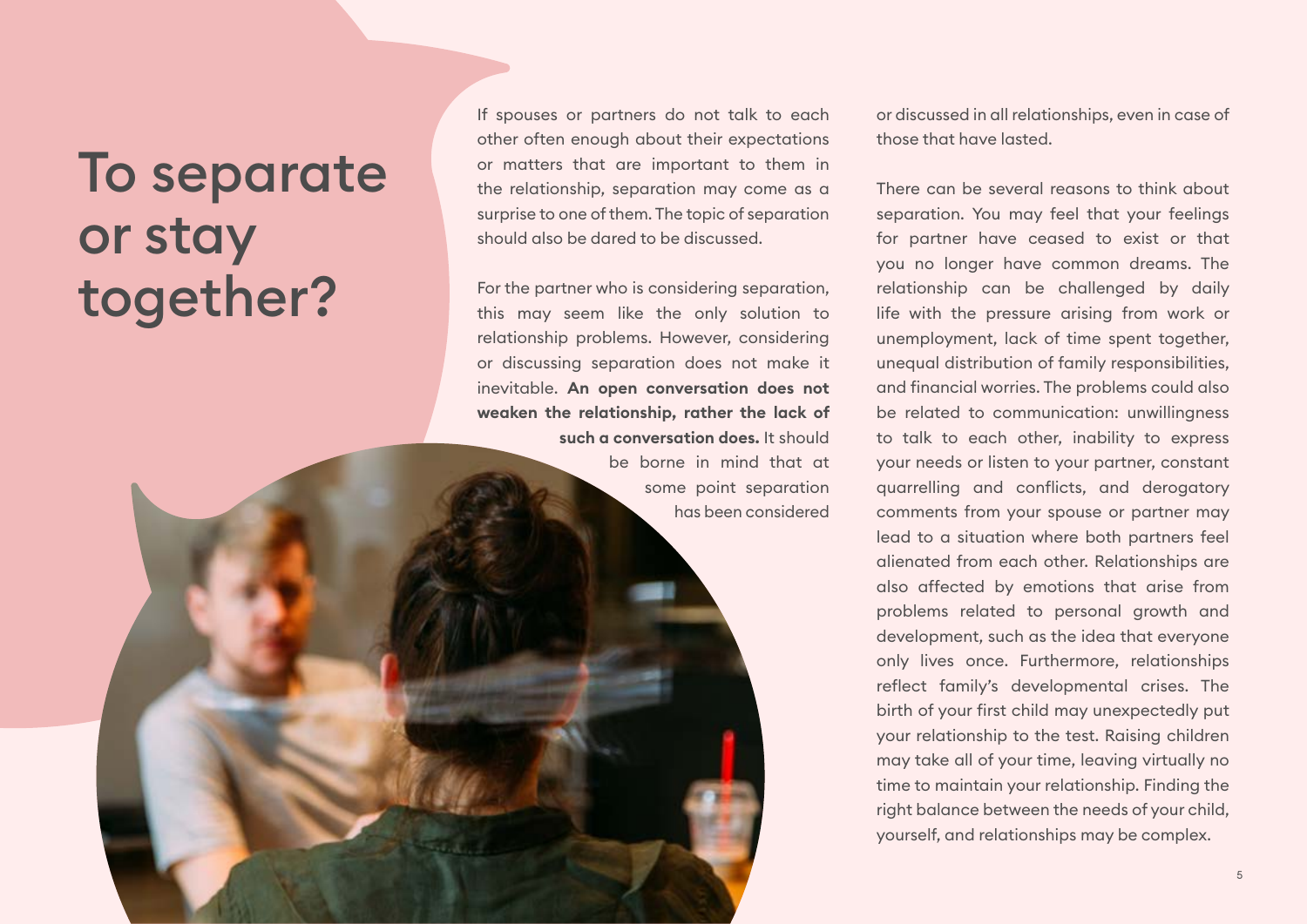Alcohol and drug abuse, mental health problems or violence could also put pressure on the relationship and lead to thoughts of separation. As a parent, you should always seek help with such problems, regardless of whether you decide to separate or not in the end.

#### **ISSUES TO CONSIDER**

- $\rightarrow$  What events or matters have made me think about separating from my partner?
- → What kind of changes would I like to see in my family life?
- $\rightarrow$  How could I discuss this with my partner or spouse?
- $\rightarrow$  How would separation change my life?
- $\rightarrow$  How would it change the life of my spouse/partner and children?
- $\rightarrow$  For whom would separation not be a solution?
- $\rightarrow$  What new problems could separation create?

A person who is thinking about separation may feel that such a step would solve several problems, even those that could not be solved in reality. For example, separation does not eliminate the different views of parents on parenthood. **Regardless of separation, parents need to stay in touch and be prepared to make compromises when raising their child. After all, they still have parental responsibility after separation.** Remember that even if separation solves some family or relationship problems, it often leads to new ones.

The decision to separate is one of the most difficult things a parent makes in their lifetime. If you are considering separation, you should also think about all the options for finding help before making a final decision.

You can seek support and ideas for improving your family life and relationship even if you are not facing a severe crisis or threat of separation. It is always a good idea to seek help for relationship problems early on, when both spouses are still sufficiently committed to the relationship and neither has taken any definitive steps towards separation. There is a good chance of making it through difficult situations as long as both spouses are still willing to continue the relationship.

You should look for help and support for problems in your relationship and family life when the idea of separation as a solution to your problems starts to enter your mind regularly. Ideally, you should seek help already before separation. There is plenty of support available for people with relationship issues and those considering separation. Family counsellors, therapists, and mediators help parents in solving their mutual problems and setting common objectives for the future. Family counsellors (including relationship counsellors) or therapists can help if the family's aim is to maintain relationships. When parents separate, their relationship as a couple ends, but parenthood continues, as the child still needs the care and guidance of both parents.

In order to find a suitable way of life for common children, family mediation, which is aimed at spouses who are separating or who are already living apart, is the most widely used method. You can also find support for your problems from support groups, parenting training, etc. For example, **support groups and mini-lectures and discussion panels organised by SA Eesti Lastefond** help you move from difficult feelings to lighter ones, understand what happened in the relationship and what is happening to you, and provide you with the right direction on how to help your child during these difficult times.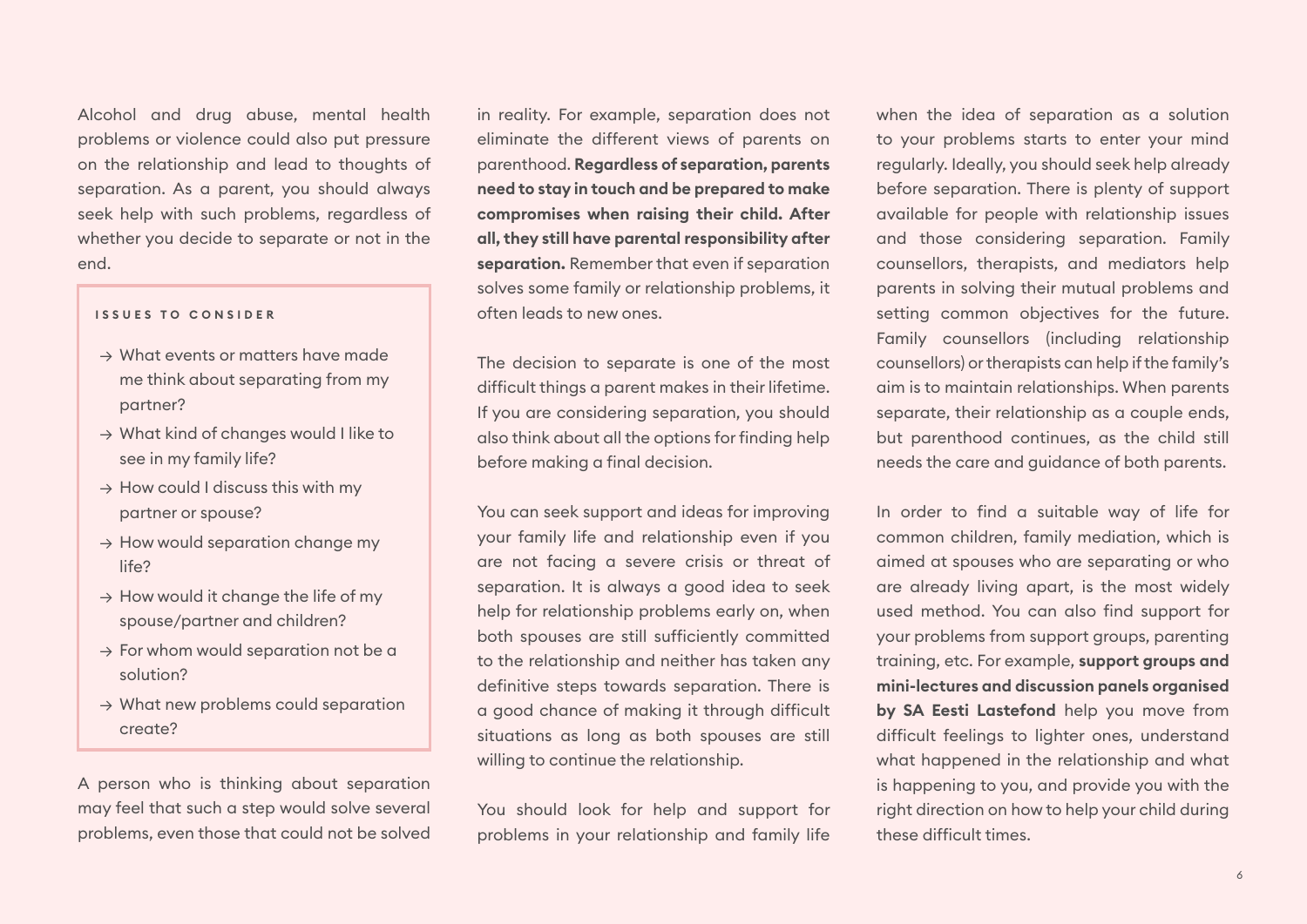# <span id="page-6-0"></span>When you have decided to separate

If you have been living in a marriage, commonlaw marriage or registered partnership, the decision to separate brings many changes, challenges, and issues to be taken care of. Some are practical matters related to the end of the relationship and the division of property. Divorce as a process and division of property have been defined in the Family Law Act. It is recommended contacting a lawyer or a law firm when dividing property. In addition, you need to agree on the future living arrangements of the child. Questions may arise about the right of custody, the child's residence or the rights of access. It is worth remembering that parents must take into account the child's well-being and interests when making decisions concerning the child. **Family counsellors, therapists, and mediators help you in solving new challenges and setting common objectives for the future.**

## <span id="page-6-1"></span>**LEGAL STEPS RELATED TO SEPARATION**

It is possible to divorce by mutual agreement between the spouses, either in a vital statistics office or notary's office, or in case of a dispute, in court.

It can be formalised in a vital statistics office if the spouses have reached an agreement and both of them reside in Estonia. For divorce, the spouses personally submit a joint written application in Estonian and pay a state fee for making an entry of divorce. Divorce is not granted earlier than one month and not later than three months of the filing of the application for divorce. The purpose of the provision of the law is to give spouses time to think about their divorce decision. Even if a petition for divorce has already been submitted to the vital statistics office, the spouses still have the option to change their minds and not divorce. However, if it is decided to divorce, but one of the spouses is unable to come to the vital statistics office on the date of the divorce for good reason, they may separately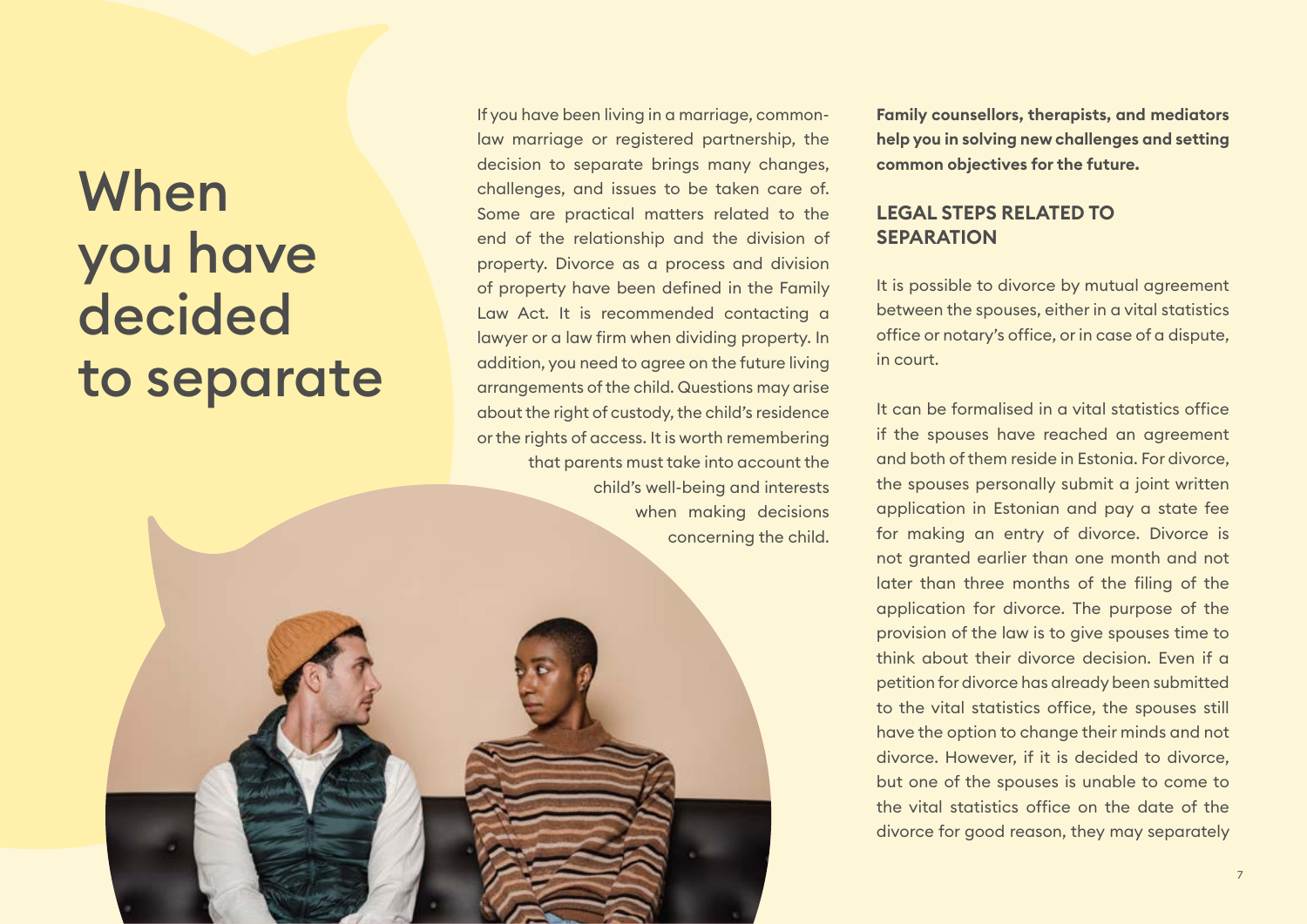submit a consent to the divorce without their presence, which is either notarised or certified by a consular officer<sup>1</sup>. After the entry of the divorce has been made, the official will issue a certificate of divorce to the petitioners at their request.

If a notary is involved in the separation process, divorce is granted by agreement of the spouses on the basis of a joint declaration prepared on the site. A notary may also grant divorce if at least one of the divorcing spouses is resident abroad. After the petition for divorce has been filed, the notary determines the date of divorce on which they will grant divorce in the presence of both spouses. As in the vital statistics office, divorce is granted no earlier than one month and no later than three months after the date of submission of the petition for divorce to the notary. If one of the spouses is unable to come to the vital statistics office at the prescribed time for good reason, they may separately submit a consent to the divorce without their presence, which is either notarised or certified by a consular officer.

Divorce is granted in court if the spouses disagree on the matter of divorce or the circumstances of divorce, or if the vital statistics office is not competent to grant divorce. The court grants divorce if conjugal relations have irreversibly terminated. According to the Family Law Act, conjugal relations have terminated if the spouses do not have matrimonial cohabitation any more and there is reason to believe that the spouses will not restore cohabitation. A court must take measures for the conciliation of the parties unless it is impossible or unreasonable due to the circumstances. A court may give the parties a term of up to six months for reconciliation.

In case of divorce, a person's previous surname may be restored on the basis of a petition, otherwise they will retain their married surname.

#### **MORE INFORMATION**

The vital statistics offices with jurisdiction to grant divorce involve local authorities of the county centres and Tallinn Vital Statistics Department.

If the parents have entered into a registered partnership contract, it will be terminated by a notarial agreement between the parties or, if the parties do not reach an agreement, the

registered partner may file an action against the other registered partner. A court may terminate the registered partnership contract by a court judgment or refer the couple to mandatory notarial reconciliation proceedings. Upon termination of the registered partnership contract, there is no further maintenance obligation, unless the parties agree otherwise.

A common-law marriage ends with the mutual consent of the partners, without a formal act. If children are involved in the ending of a common-law marriage or registered partnership, their affairs must be arranged in the best interests of children and in accordance with the Family Law Act, as in an ordinary marriage.

> Dealing with matters related to separation can sometimes feel overwhelming. Do not hesitate to seek help and support. For example, parents can always call to Lasteabi helpline 116 111.

<sup>1</sup> A consular officer is a civil servant employed in a diplomatic position who holds a consular officer's title or special title and who is authorised to carry out the duties of a consular officer.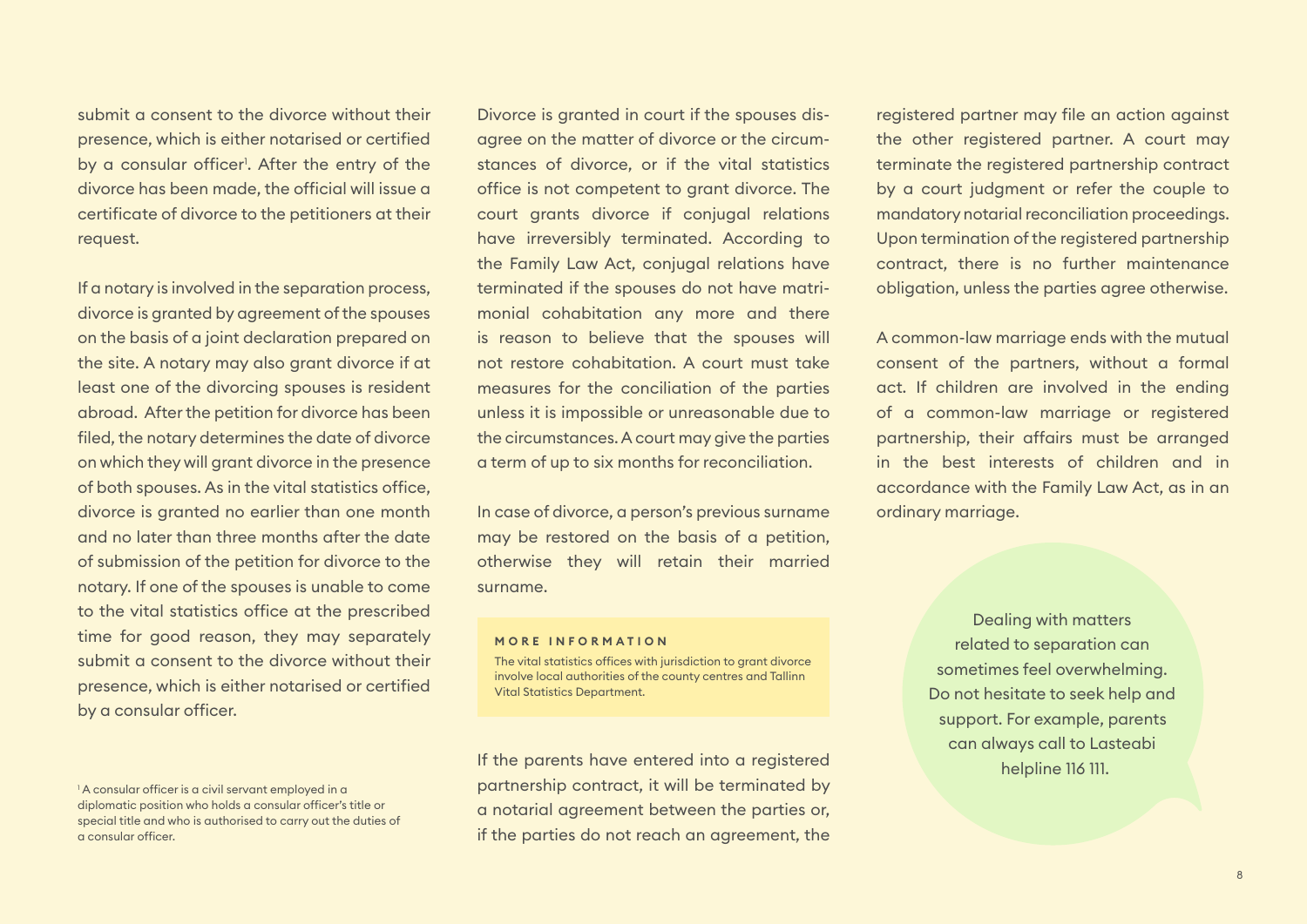# <span id="page-8-0"></span>**PROPRIETARY RIGHTS AND OBLIGATIONS – WHAT HAPPENS AFTER DIVORCE?**

For spouses, marriage means not only personal rights and obligations, but also proprietary rights and obligations. These proprietary rights and obligations arise from the marital proprietary relationship that you have chosen in the petition for marriage or marital property contract. By submitting a petition for marriage, you can choose between the following martial proprietary relationships.

**JOINTNESS OF PROPERTY** binds the spouses very strongly financially. In case of jointness of property, the assets acquired during the marriage are jointly owned by the spouses, regardless of in whose name they are registered. If one of the spouses wants to make transactions with the joint property, they must have the consent of the other spouse. In the event of divorce, it is assumed that both parties own 50% of the joint property.

#### **F O R E X A M P L E**

Mari and Jüri have chosen jointness of property and Jüri buys an apartment where they start to live. Apartment ownership is registered in his name. The apartment is

jointly owned by Mari and Jüri, both owning 50% and 50%, respectively. If Jüri wants to sell the apartment, Mari's consent is required.

# **SET-OFF OF ASSETS INCREMENT** provides

spouses with greater financial independence, but leaves clear guarantees for the economically weaker spouse. In case of set-off of assets increment, the assets acquired during the marriage are the sole property of each party. The property is in the name of the spouse in whose name it was acquired. As an exception, the consent of the spouse, who is not an owner, is required if transactions are made with a dwelling used as a family dwelling.

#### **FOR EXAMPLE**

Mari and Jüri have chosen set-off of assets increment. Jüri buys a car and Mari buys an apartment where they start to live. The apartment is exclusively owned by Mari and the car is exclusively owned by Jüri (registered accordingly). If Jüri wants to sell the car, Mari's consent is not required, but if Mari wants to sell the apartment used as their home, Jüri's consent is required.

**SEPARATENESS OF PROPERTY** means that the spouses are completely independent of each other in terms of property. The property is the sole property of the spouse in whose name it is and who acquired it during the marriage.

#### **FOR EXAMPLE**

Mari and Jüri have chosen separateness of property. Jüri buys a car and Mari buys an apartment where they start to live. The apartment is exclusively owned by Mari and the car is exclusively owned by Jüri (registered accordingly). If Jüri wants to sell the car or Mari wants to sell the apartment used as their home, the consent of the other spouse is not required in this case.

The spouses also exclusively own the property which one of the spouses has acquired before the marriage or which the spouse has acquired during the marriage, for example, by inheritance or restitution.

#### **READ MORE:**

Aabout jointness of property, set-off of assets increment, and separateness of property.

If you did not choose the marital proprietary relationship in your petition when you got married, you will be subject to jointness of property. If you have jointness of property and you do not divide the joint property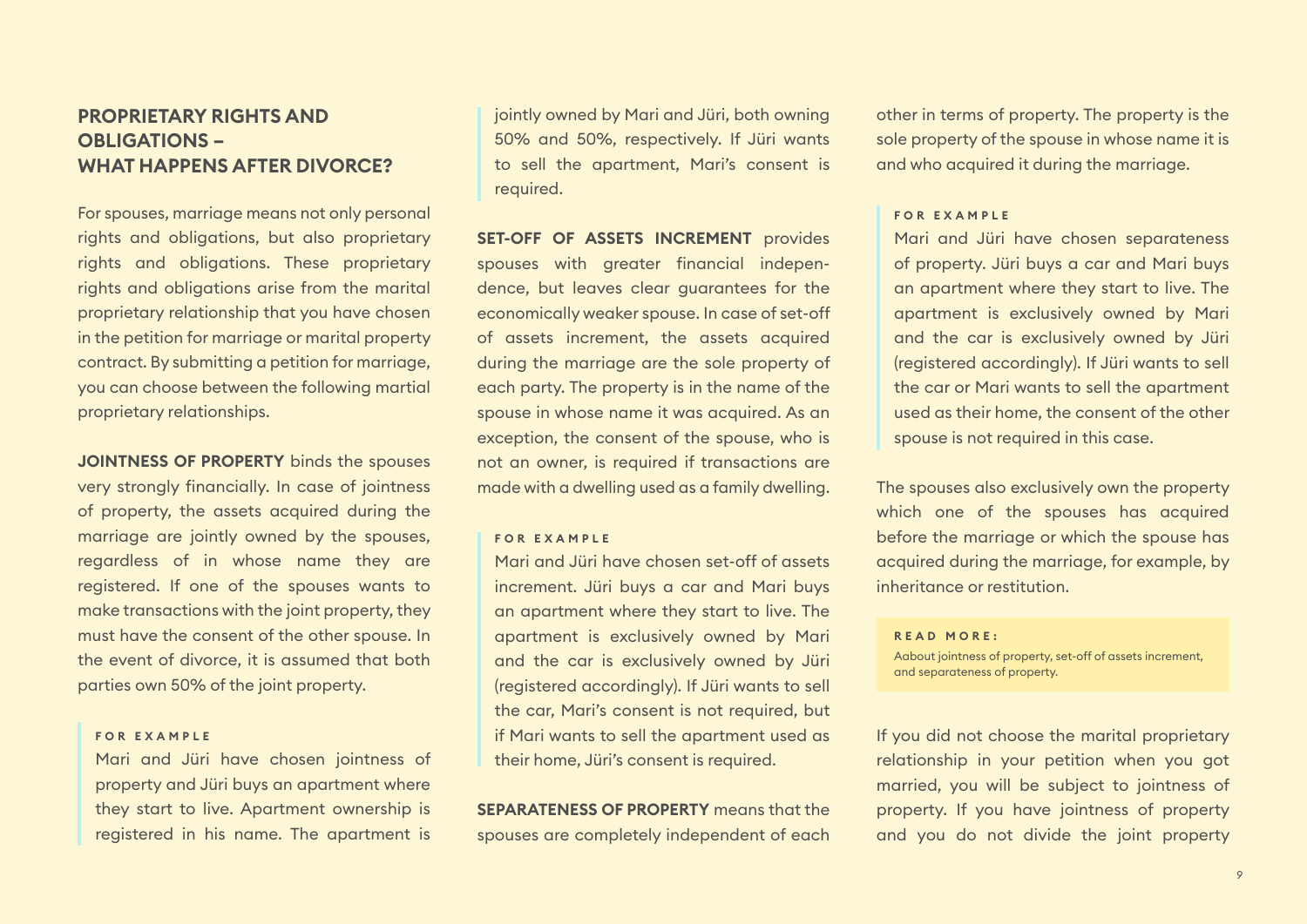upon divorce, this property remains the joint property of the divorced spouses and the relation transactions with the property can only be made jointly (i.e. transactions require the consent of the divorced spouse).

Divorced spouses may enter into a joint property division contract after divorce (a notarised contract is required if the joint property includes immovable property ownership). If the divorcing spouses have agreed on the division of the property, they can also formalise their divorce at a notary's office. While being there, they can immediately

enter into a joint property division contract on the date of divorce, under which they divide their joint property.

When married, the proprietary relationship can be changed, but in this case a notarised marital property contract must be concluded. The fourth option for determining the proprietary relationship is therefore a marital property contract, which is notarised before marriage or during marriage. A marital property contract allows the parties to determine which property remains as separate property and which as joint property, how to use joint property, and how



it is divided, if necessary. A marital property contract may not deprive a spouse or divorced spouse of the right to maintenance and waive the right to divide joint property at the end of marriage. A marital property contract terminates upon termination of marriage, conclusion of a new marital property contract or termination of the proprietary relationship in court. A marital property contract is entered in the register of martial property contracts at the request of the spouse.

When concluding a registered partnership contract, the partners must also choose the type of proprietary relationship. The contractual parties may agree on the rules applicable to the separation, as well as the obligation and amount of the periodic payments to be made after the termination of the registered partnership contract. Unlike marriage, legal separation between registered partners has no legal consequences. This means that if registered partners want to live apart but have not terminated their registered partnership contract, their proprietary relations are not as clearly regulated as in the event of marriage. A registered partner cannot claim part of the joint dwelling in the event of legal separation if the dwelling is transferred to one registered partner; they cannot charge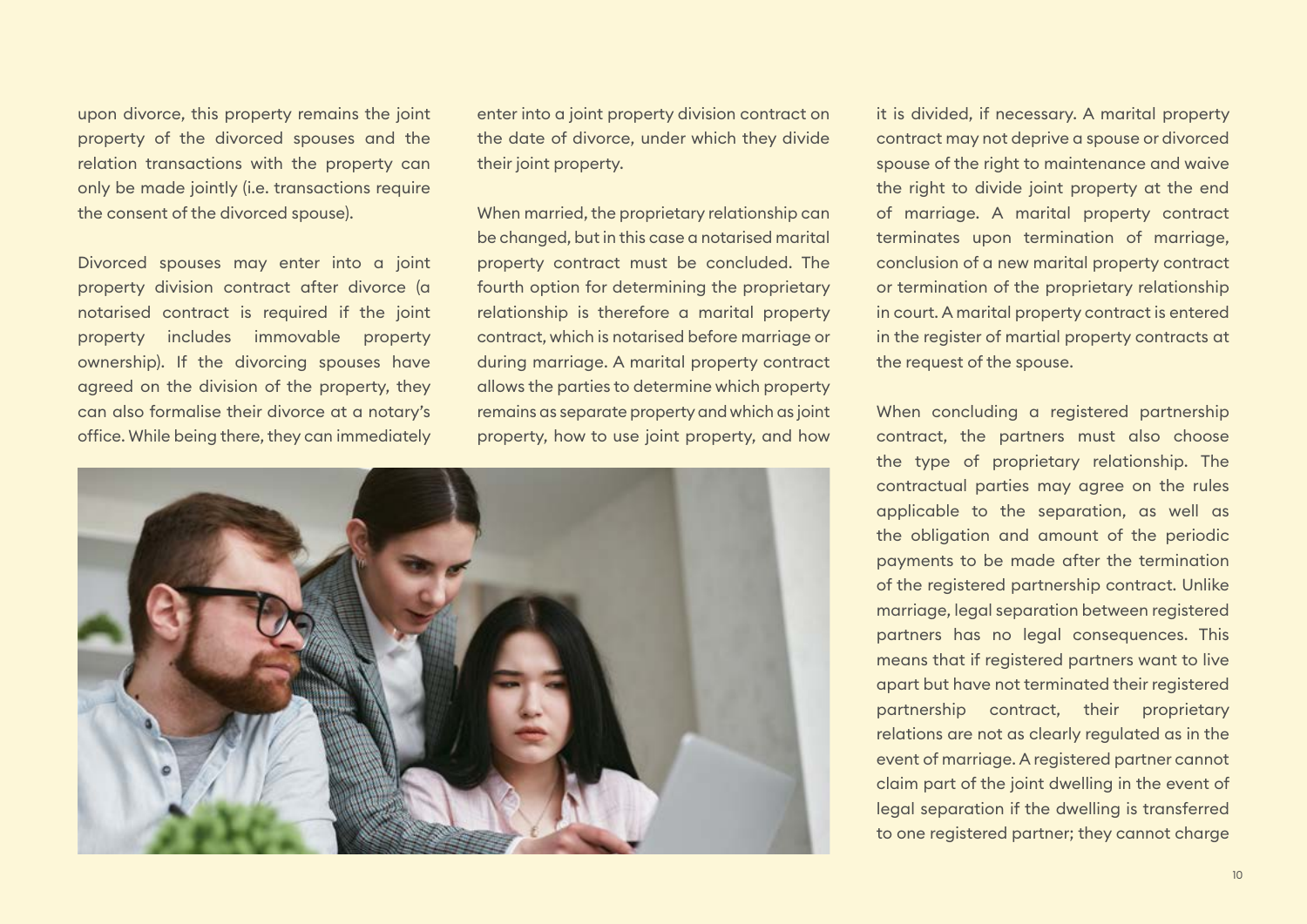a user fee2 ; and the division of consumer property3 is not regulated. Upon termination of the registered partnership contract, the court resolves disputes over housing and related property on the same basis as in marriage.

In the event of separation, the parties may decide on the division of property between themselves by preparing a joint agreement or having it done by a lawyer or notary (required if the joint property includes immovable property ownership).

If the spouses do not reach an agreement about the division of joint property, the dispute must be settled in court. If the parties are unable to agree on how to divide the joint property, the court will decide, at the petitioner's request, whether to divide the joint property between the parties in physical shares, to transfer property to one spouse by obligating them to pay out to the other spouse their share in money or to sell the item at a public or interspouse auction and to distribute the money received between the parties, taking into account the size of their share. Joint property is generally divided equally between the spouses, but the Family Law Act also provides grounds for deviating from the equality of the shares. If the joint property is subject to proprietary obligations (such as leases or loans), these are settled during the division of the property or divided between the spouses as any other property.

The spouses are mutually obligated to support the family. During the marriage, the spouse is obligated to support the incapacitated spouse in need of assistance, as well as the spouse who is pregnant and cares for a child until the child reaches the age of three. Similar obligations also apply to registered partners who have entered into a registered partnership contract.

It is also possible to claim maintenance from the spouse after divorce. A divorced spouse can claim maintenance (maintenance support) if they are caring for a child up to the age of three, if they are of old age or if they have poor health. When determining the amount of maintenance support, it is taken into account that the standard of living of the divorced spouse would remain the same as during the marriage.

#### **MAINTENANCE SUPPORT**

A child has the right to receive full support from their parents. **Parents have the obligation to support their minor child**, as well as a child who, as an adult, acquires basic, secondary or higher education or studying at a vocational level, but not beyond the age of 21, unless the child is incapacitated for work.

Therefore, maintenance is the child's right and the parent's obligation, which the parent of a minor child fulfils by paying maintenance support, in particular if they do not live with the child or do not participate in the child's raising. As parents have equal rights and obligations towards their child, maintenance support should cover half of the child's expenses. Maintenance support is money paid to support a child, therefore, the parent actually raising the child must use it in the child's best interests.

If the parents do not live together or decide to separate, it is necessary to agree on the issue of maintenance of the child, specifying, among other things, how and when the maintenance support is to be paid. Sometimes the child has a home with both parents (alternating home) and both parents, therefore, cover the costs of the child's home. However, alternating home does not always mean that maintenance

<sup>2</sup> User fee - If one spouse is required to transfer the housing of the family or a part of it to the other spouse for sole use, they may demand equitable user fee for that (subsection 23 (2) of the Family Law Act).

<sup>3</sup> Consumer property involves items used in the household for the benefit of the family, such as furnishings (furniture, appliances) and other items.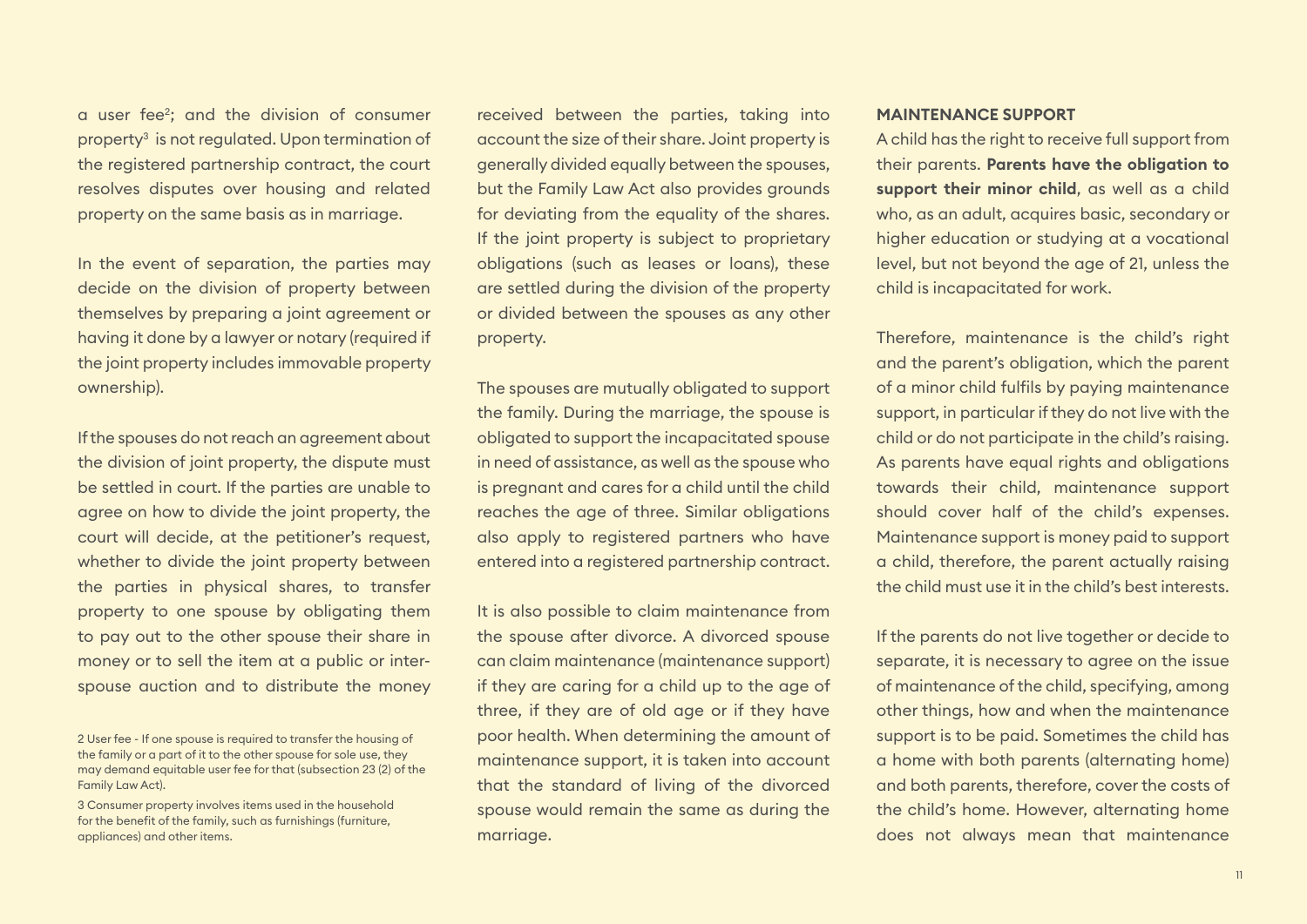

support should not have to be paid, as it is also important to keep an eye on the proportionality of the child's expenses. An agreement, which excludes the maintenance obligation in the future or unreasonably restricts the maintenance obligation, is null and void. It is advisable to conclude the agreement in writing or by notarial deed. In the latter case, an immediate submission to enforcement should be agreed, among other things, so it could be used as an enforcement instrument, if necessary. Enforcement instruments are judicial decisions and other documents that an enforcement agent can enforce without opening a case.

It is best for the child if the parents cooperate with each other and the agreements function. including in case of maintenance. Unfortunately, this is not always so. Maintenance support is a child's right, so if a parent who lives separately does not pay maintenance support voluntarily, the parent raising the child must first and foremost take the child to a court to protect the child's rights. Every child has the right to diverse development and well-being. To claim maintenance support, the child's legal representative can file an action on behalf of the child with the county court of the child's residence. If the child maintenance agreement has been notarised, the refusal to pay maintenance support may be referred to an enforcement agent without having to go to a court at first.

If the other parent does not object in principle to the maintenance claim, it is reasonable to initiate expedited payment order proceedings. Both this and the statement of claim can be submitted electronically in the environment of the E-file.

If the parent fails to fulfil the maintenance obligation and contests the maintenance claim, the court will order them to pay maintenance support to the child. Generally, the monthly maintenance support to a child cannot be less than half of the minimum monthly wages established by the government. However, as of 2021, a plan to change the minimum rate is being processed. In case of a dispute, it must always be reviewed based on the current law. The court can also order the payment of maintenance support for less than the minimum amount for good cause. If the financial situation of the parent raising the child or of the other parent or the child's needs change, it is possible to file a statement of claim with the court to change the amount of the maintenance support.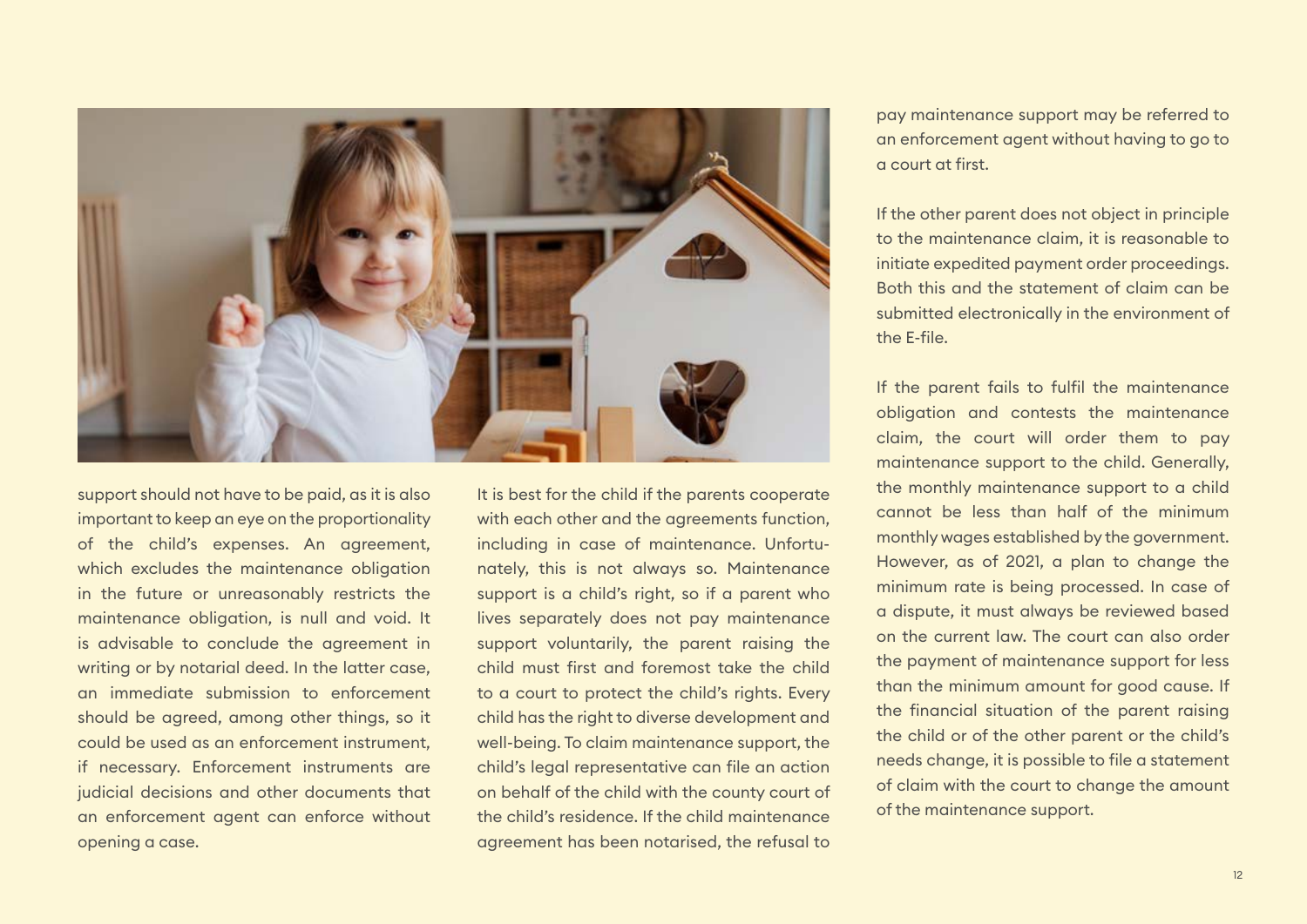If the parent has gone to court but the judgment has not yet been issued, they can receive maintenance allowance from the state during the court proceedings.

If there is an enforceable or immediately enforceable court judgment for ordering the payment of maintenance support, but the other parent (debtor) fails to comply with such order, the parent raising the child can apply to an enforcement agent. If the debtor does not make the payments ordered by the court judgment within the prescribed time, the enforcement agent has the right to proceed with the recovery of both the maintenance support and the debt on the basis of an



application by the claimant. The enforcement agent must be provided with the court judament and enforcement application.

#### **MAINTENANCE ALLOWANCE**

Maintenance allowance is temporary state support to a child whose parent(s) do(es) not meet their maintenance obligation or fail(s) to do so to the extent provided by law. As the number of maintenance debtors and the amounts owed to their children increase over the years, a maintenance allowance scheme was introduced in 2017, whereby the state provides a monthly maintenance allowance of up to a hundred euros to the child of a parent raising the child alone.

The purpose of the maintenance allowance is to ensure maintenance for the child if the debtor (the parent who owes the maintenance allowance and who lives apart from the child) does not fulfil the maintenance obligation during the court or enforcement proceedings. The prerequisite for receiving the maintenance allowance is a situation where the child must apply to the court for the maintenance allowance in expedited payment order proceedings or in action proceedings. The easiest way to apply for the maintenance allowance is through the state portal at www.eesti.ee or by sending a digitally signed application to info@ sotsiaalkindlustusamet.ee.

Both a minor child and a child who, as an adult, acquires basic, secondary or higher education or is studying at a vocational level, but not longer than reaching 21 years of age, is entitled to receive maintenance allowance. An application or a statement of claim for a minor child will be submitted by the child's legal representative. An adult child submits the application themselves. A child is not entitled to receive maintenance allowance if another person fulfils the maintenance obligation on behalf of the parent in accordance with section 106 of the Family Law Act.

#### **R E A D M O R E :**

→ Maintenance allowance during court proceedings is paid at the time when the maintenance claim has been brought before court and the court has accepted it, but a judgment has not yet been given. Maintenance allowance is paid for 150 days and the amount of maintenance allowance paid in one month is 100 euros.

[www.sotsiaalkindlustusamet.ee/et/lapsed-ja-pere/](http://www.sotsiaalkindlustusamet.ee/et/lapsed-ja-pere/elatisabi#Kohtumenetlusaegne%20elatisabi) [elatisabi#Kohtumenetlusaegne%20elatisabi](http://www.sotsiaalkindlustusamet.ee/et/lapsed-ja-pere/elatisabi#Kohtumenetlusaegne%20elatisabi) (in Estonain)

→ Maintenance allowance during enforcement proceedings is paid if the person liable to pay maintenance support to the child does not pay maintenance support, even though it has been ordered by a court judgment. In this case, the child is ensured monthly maintenance allowance in the amount of up to 100 euros.

**CLAIMING MAINTENANCE SUPPORT AND LOCAL CONTRACT OF A SUPPORT OF A SUPPORT OF A SUPPORT OF A SUPPORT OF A SUPPORT OF A SUPPORT OF A SUPPORT OF A SUPPORT OF A SUPPORT OF A SUPPORT OF A SUPPORT OF A SUPPORT OF A SUPPORT OF A** [www.sotsiaalkindlustusamet.ee/et/lapsed-ja-pere/](http://www.sotsiaalkindlustusamet.ee/et/lapsed-ja-pere/elatisabi#T%C3%A4itemenetlusaegne%20elatisabi) [elatisabi#T%C3%A4itemenetlusaegne%20elatisabi](http://www.sotsiaalkindlustusamet.ee/et/lapsed-ja-pere/elatisabi#T%C3%A4itemenetlusaegne%20elatisabi) (in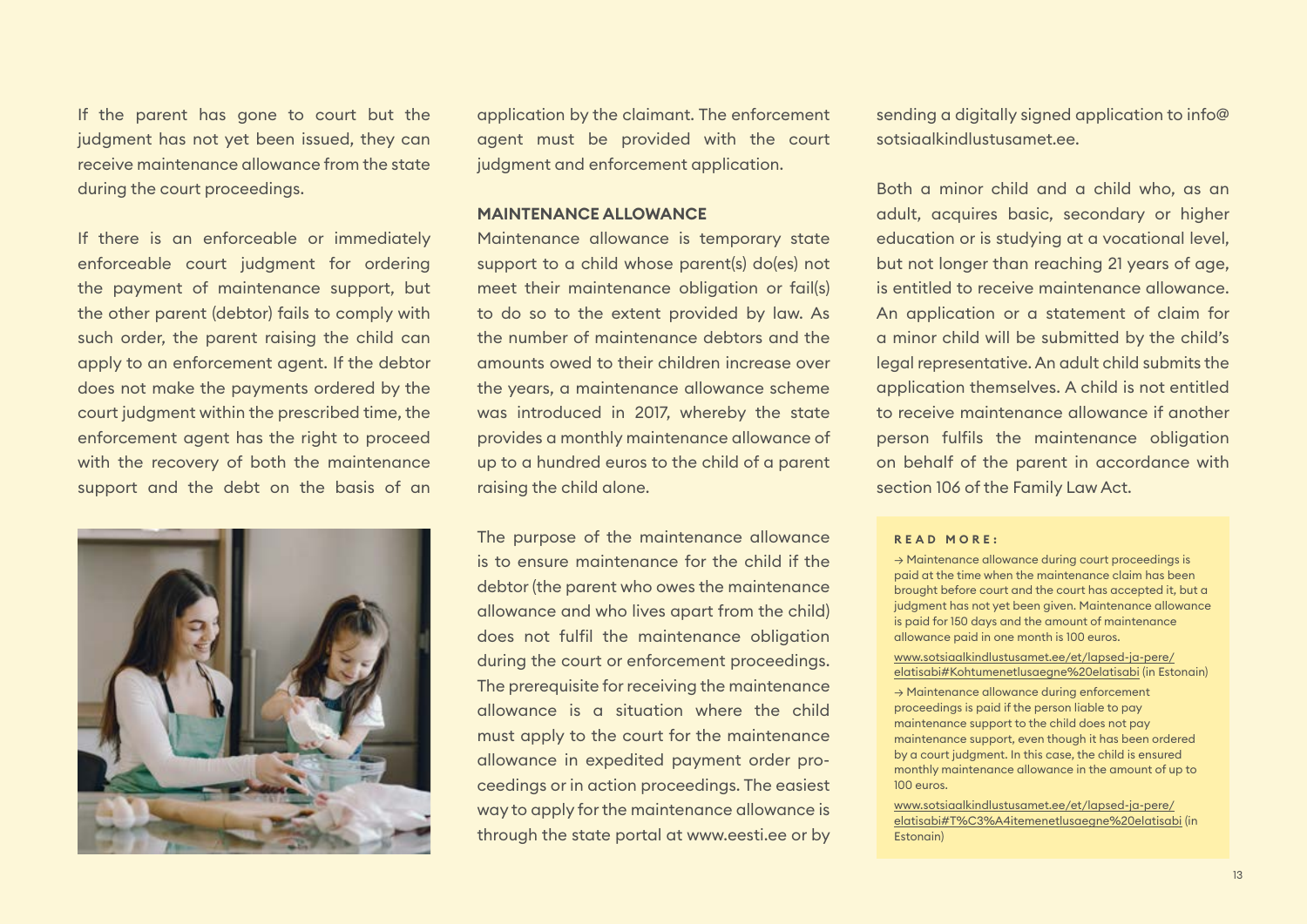#### **FROM A PARENT LIVING ABROAD**

If the parent liable to pay maintenance support for the child has moved abroad and the child is no longer paid maintenance support, enforcement proceedings can be initiated. In order to initiate proceedings abroad, a petition (including a petition for maintenance allowance during enforcement proceedings) must be submitted to the Estonian Ministry of Justice together with a power of attorney authorising a suitable Estonian enforcement agent to mediate maintenance support from a foreign state.

The payment of maintenance allowance does not release the maintenance debtor from their obligations, but the state requires the parent who has failed to pay maintenance support to their child to pay the debt later.

#### **R E A D M O R E :**

→ Maintenance allowance (in Estonian) [www.sotsiaalkindlustusamet.ee/et/lapsed-ja-pere/](https://www.sotsiaalkindlustusamet.ee/et/lapsed-ja-pere/elatisabi#Elatisabi%20taotlemine,%20kui%20v%C3%B5lgnik%20elab%20v%C3%A4lismaal) [elatisabi#Elatisabi%20taotlemine,%20kui%20](https://www.sotsiaalkindlustusamet.ee/et/lapsed-ja-pere/elatisabi#Elatisabi%20taotlemine,%20kui%20v%C3%B5lgnik%20elab%20v%C3%A4lismaal) [v%C3%B5lgnik%20elab%20v%C3%A4lismaal](https://www.sotsiaalkindlustusamet.ee/et/lapsed-ja-pere/elatisabi#Elatisabi%20taotlemine,%20kui%20v%C3%B5lgnik%20elab%20v%C3%A4lismaal) → More information about the recognition of a maintenance decision in a foreign country (in Estonian)

[www.juristaitab.ee/et/kuidas-eesti-kohtuotsust](https://www.juristaitab.ee/et/kuidas-eesti-kohtuotsust-voi-dokumenti-valismaal-tunnustada/elatisotsuse-tunnustamine)[voi-dokumenti-valismaal-tunnustada/elatisotsuse](https://www.juristaitab.ee/et/kuidas-eesti-kohtuotsust-voi-dokumenti-valismaal-tunnustada/elatisotsuse-tunnustamine)[tunnustamine](https://www.juristaitab.ee/et/kuidas-eesti-kohtuotsust-voi-dokumenti-valismaal-tunnustada/elatisotsuse-tunnustamine)

# <span id="page-13-0"></span>**AGREEMENTS IN THE CHILD'S BEST INTERESTS**

**Even if the relationship ends, the parenthood and parental responsibility will continue. The support of both parents is still very important for the child, as both parents are important and necessary to them. The child must not be put in a situation where they have to choose between their parents.**

Regardless of whether the parents are married or live in a common-law marriage, in the event of divorce or separation, questions must be addressed on how to organise future communication between the parents and the child, where the child will reside, who represents the child, etc. Most parents come into contact with family law for the first time during the separation process, which governs the relationship between the child and the parents.

**The Estonian Constitution establishes the right and obligation of parents to raise and care for their child.** According to the Family Law Act, parents have equal rights and obligations towards their child. A parent has the obligation and the right to care for

However, it is important to remember that the child does not only have material needs. First and foremost, the child needs love, care, and attention of both parents. The child has the right to communicate with both parents, regardless of the nature of the relationship between the parents. All decisions made by parents about the child must be made in the child's best interests. If there are legal disputes between the parents, the child is likely to find out about them and will need an explanation in a language they understand what the dispute is about, why it is happening, and whether and how it affects the child

> their minor child, i.e. the right of custody. The purpose of the law is to ensure the child's right to balanced development and well-being and communication with both parents. The obligations of the parents do not depend on whether they live in the same residence or separately.

> Parents must agree on how the child's affairs will be arranged after separation. If there is more than one child in the family, it is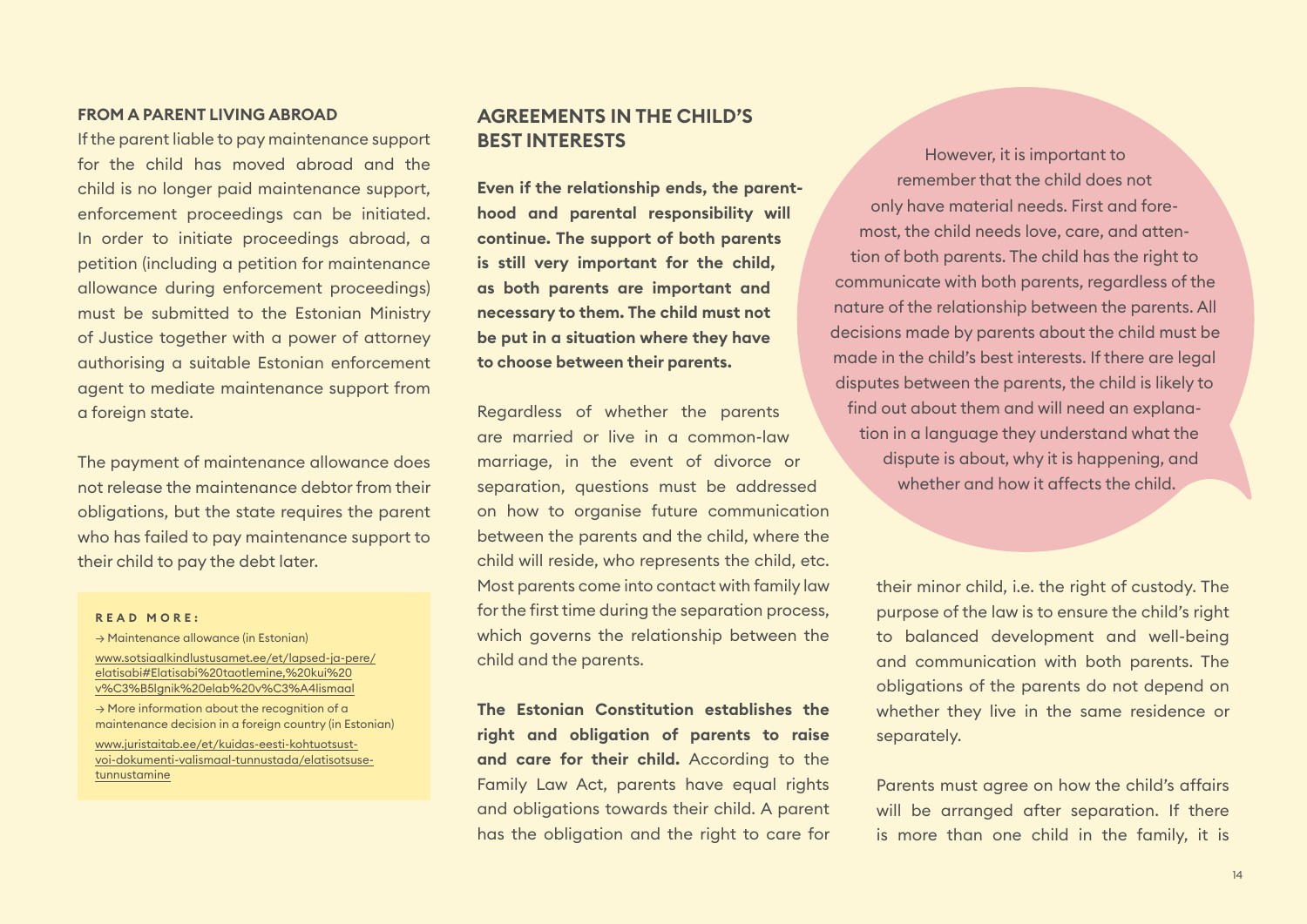necessary to find a solution for each child that is in the best interests of that child. **If the parents do not reach an agreement on their own, it is recommended that they consult a family mediator, for example. Help can also be sought from a child protection specialist in the area of the child's residence, who can recommend support services or programmes to parents to make the best decisions for their child.**

Decisions about the child should always be made by the parents. They are also responsible for the consequences of their decisions. It is not always easy for a child to express their hopes and wishes, for example, in relation to the organisation of their life. This is especially difficult for a child when they know that their parents do not agree on issues that concern them. The child wants to be loyal to both parents and does not want to quarrel with either of them. When parents trust each other and are able to negotiate, it is also easier for the child to express their views and wishes. In this case, the child knows that no one will become angry or abandon them when they express their thoughts.

**Remember that all children, regardless of age, have the legal right to be heard in matters**  **that concern them. Listening to a child means taking into account their wishes, opinions, and developmental needs.** Under no circumstances should the child be forced to express their opinion. The child may not have a clear opinion and may trust their parents to be able to work together to solve problems in the child's best interests.

It is important to set aside personal emotions related to the other parent and always base the child's life management decisions solely on the child's best interests. Separation is difficult for everyone in the family, but parents must first of all remember that it causes confusion and sadness in the child, as well as guilt. It is best for the child if the parents calmly explain the situation and the next steps, taking into account the child's age, including, for example, when the child will meet their other parent again or why a meeting is not possible. Stability is very important for a child, especially in a situation full of change.

#### **RIGHT OF CUSTODY**

When making decisions concerning a child, parents must be guided by the child's wellbeing and interests, not their own interests and wishes.

The parent's right of custody includes the right to care for the person of the child (custody over person) and for the property of the child (custody over property) and decide on matters related to the child. The parent who has the right of custody is usually also the child's representative. Parents generally have joint right of custody of the child, which does not end with the termination of the parents' cohabitation or with the child remaining with one parent. Parents cannot mutually agree to end their joint right of custody, however, they can agree on how they will organise the decision-making over matters related to joint right of custody. Joint right of custody can only be terminated by a court on the basis of a parent's application.

Parents must exercise the right of custody jointly, whether or not they live together, whether the child lives mainly with one parent or has an alternating residence. Joint right of custody means, among other things, that both parents have the opportunity to have a say in matters concerning the child, but also that important matters concerning the child (for example, what school or hobby the child attends, what health care is provided to the child) are decided jointly by the parents. Therefore, the parent with whom the child lives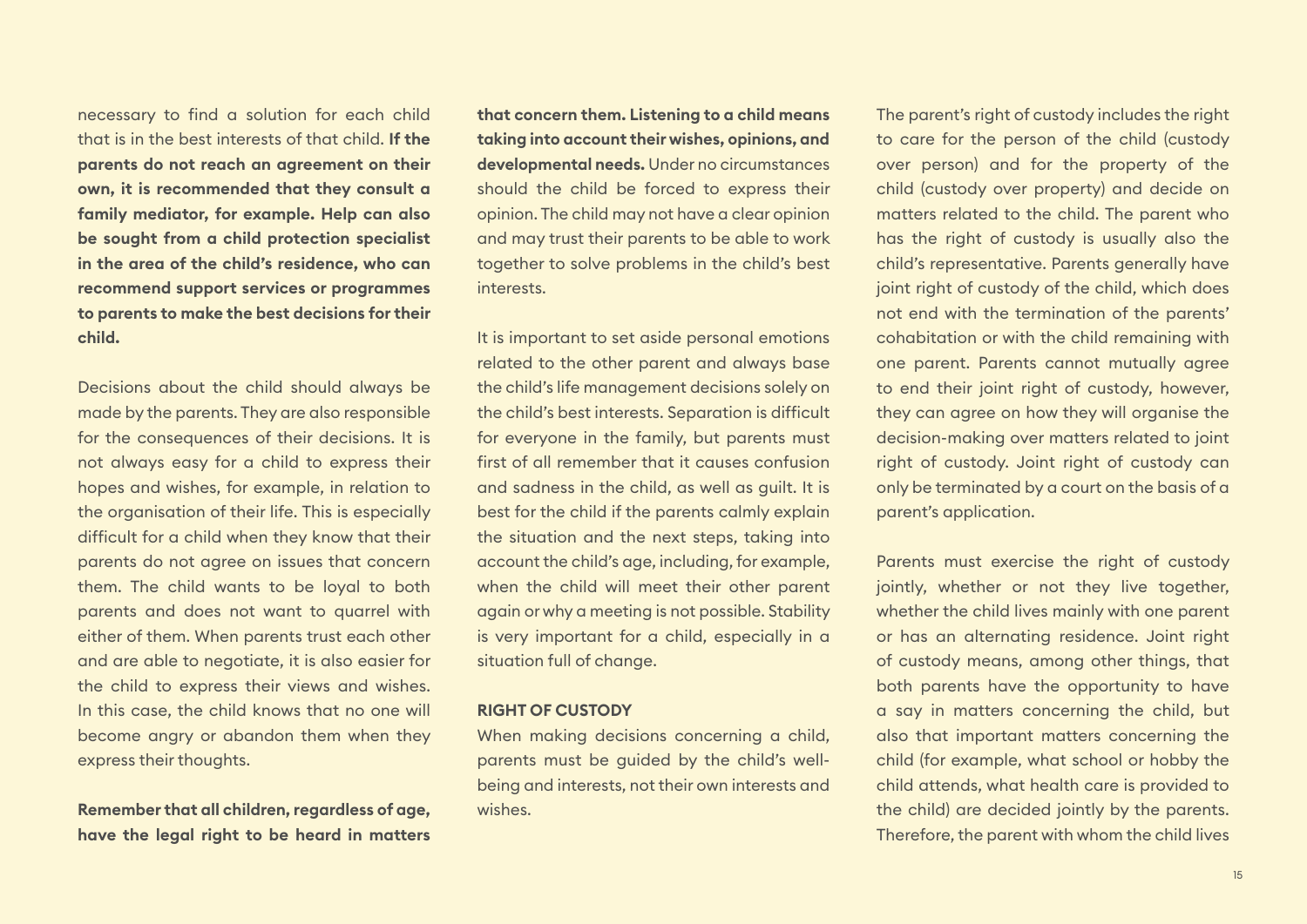

after separation does not automatically have greater rights in making decisions concerning the child than the other parent. Only the daily (ordinary care) issues of the child can be decided by the parent alone during the time the child is with them.

If the parents who have joint right of custody do not wish to exercise this right jointly in the future, either parent has the right to apply to the court in proceedings on petition for the custody of the child to be transferred to them in part or in full. The court may also resolve a custody dispute in divorce proceedings. The

court will not satisfy an application if a child of at least 14 years of age objects to the transfer of custody or there is reason to believe that the termination of joint right of custody and the granting of sole right of custody to the petitioner is not in the child's best interests. The court decides on the termination of joint right of custody and the custody of one parent in the child's best interests, taking into account, among other things, the mental and economic readiness of both parents to raise a child, their spiritual connection with the child, and their previous commitment to caring for the child, as well as the child's future living conditions. If the right of custody belongs to one parent on the basis of a court decision, the other parent may request the transfer of the right of custody if the circumstances on the basis of which the court decision was made have changed significantly.

The parent who has the right of custody is the child's legal representative. Parents with joint right of custody have joint right of representation. A parent represents the child alone if they has sole right of custody of the child or if the court has given them sole discretion to decide the relevant matter. For example, if a parent has been given sole discretion in choosing a school, the parent alone can decide which school the child will attend. At the same time, a parent who has been granted sole right of custody in matters of the child's health can decide solely on matters concerning the child's health. Regardless of the right of custody, parents must always make decisions in the best interests of the child, including not endangering the child through their actions or omissions (for example, hiding important information about the child's health from the other parent, etc.). The sole right of custody does not release either parent from the maintenance obligation or restrict the other parent's right of access.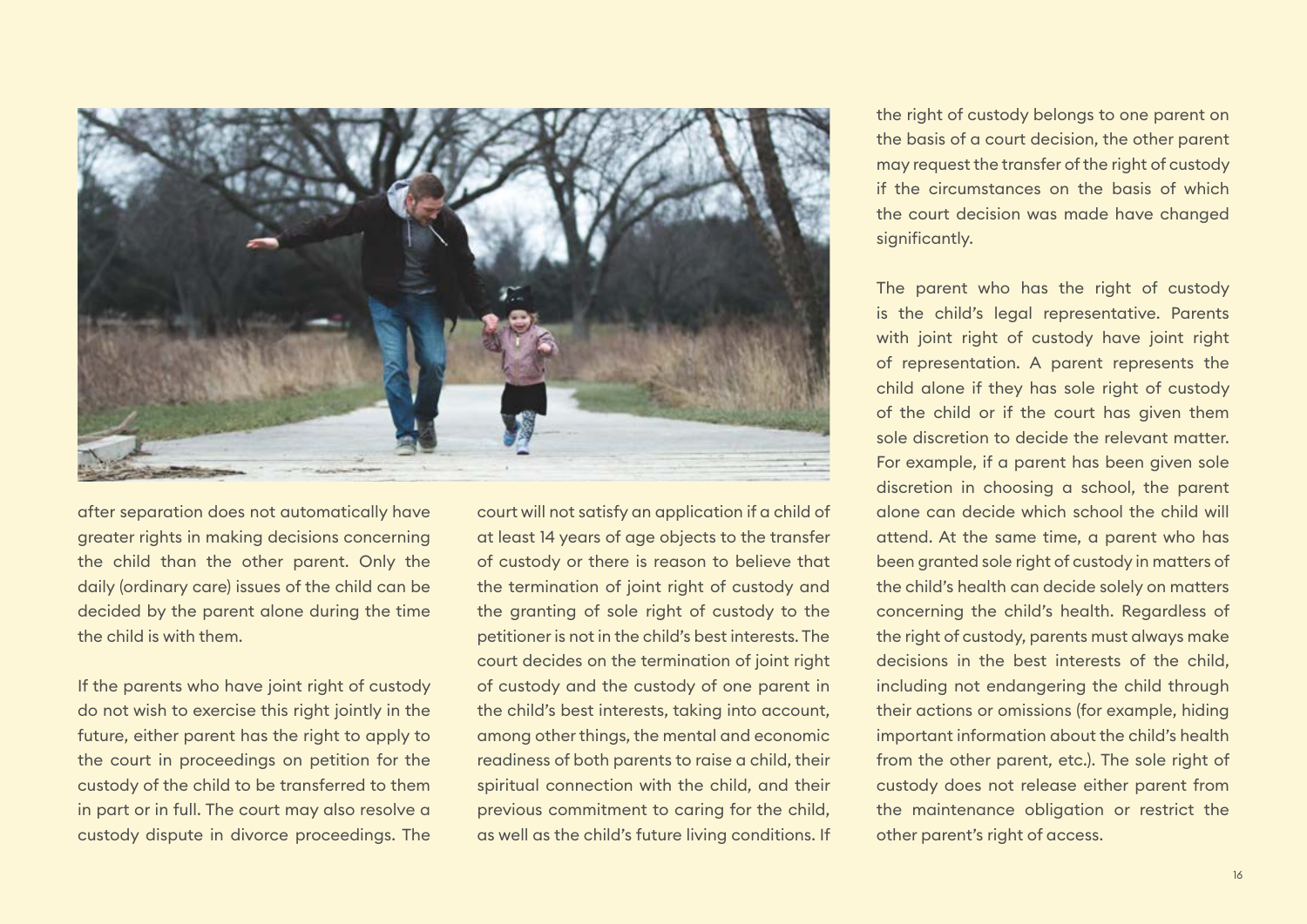#### **CHILD'S RESIDENCE**

**In case of separation, the parents separate from each other, but neither separates from the child.** The question concerning the child's permanent residence after separation is too often at the heart of parental disputes. If parents are unable to decide at the beginning of the negotiations where the child will live in the future, this may undermine their future cooperation. Also, it is not in the child's best interests. No agreement works if the parents cannot trust and support each other as parents.

It is important that the parents trust each other and that the child can live flexibly with both of them. The parents can decide on the child's residence by agreement or have it decided by a court, taking into account in particular which living arrangements (permanent or temporary) are best suited to the child without causing them undue stress.

If the child has a permanent residence, it is in their best interests to have sufficient contact with the parent who lives separately. **It is vital to maintain a trusting and close relationship between the child and the separated parent after separation.** In cases where the child has an alternating residence and spends an equal

amount of time with both parents, the parents need to monitor whether living in different homes periodically is suitable for the child and does not become too burdensome. In case of alternating residence, the parents agree on the address at which the child's official residence will be registered. An alternating residence must be in the child's best interests, meaning that, for example, the child's age and character, the distance between the parents' residences, and the parents' capacity to cooperation on matters concerning the child should be taken into account. An alternating residence must not be chosen solely to ensure equal treatment of parents.

The child must be given the opportunity to express their views. The court will hear a child of at least 10 years of age in person in a matter concerning a child, unless otherwise provided by law. The court may also hear a younger child.

If the parents cannot reach an agreement on custody issues, it is recommended contacting a child protection specialist in the area where the child lives, who will help the parents reach an agreement considering the child's best interests or refer them to counselling or a family mediator (read more about family mediation on page …).

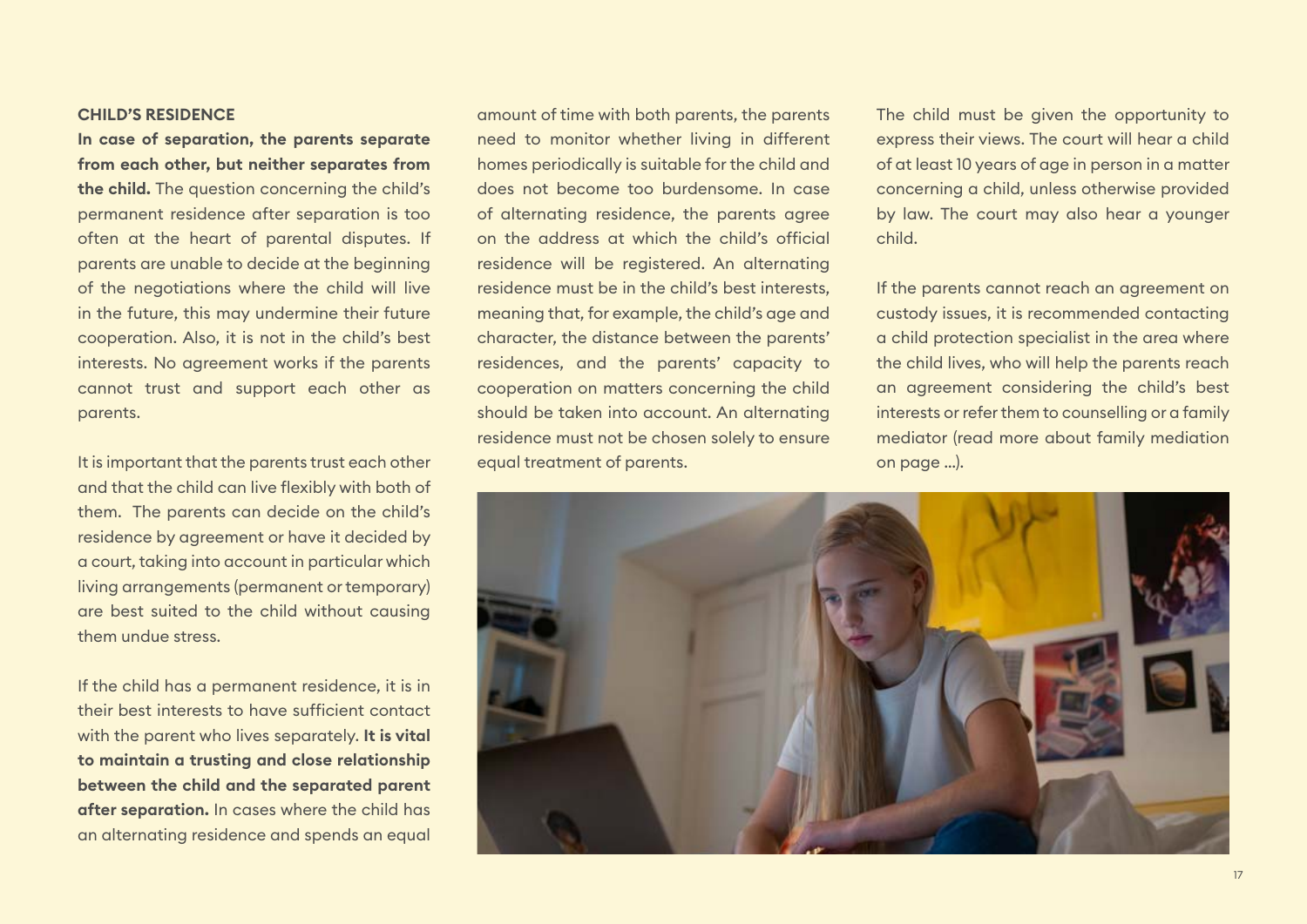#### **RIGHT OF ACCESS**

Children are happy when they have the opportunity to live with loving parents. When parents separate, it is very difficult for a child if their relationship with one parent weakens. Parents who fully support the child's close relationship with the other parent deserve recognition, as they understand that distance from the mother or father can be painful for the child.

Both parents have an obligation and the right to communicate with the child personally. The rights and obligations of a parent apply to their child, regardless of whether the parent lives with the child or not, unless the parent's rights have been restricted by a court. The right of access between the child and the parent also remains with the termination of the joint right of custody and the granting of the sole right of custody to one parent. The child has the right to communicate personally with both parents, but has no obligation to do so.

**Unfortunately, due to the conflict between the parents, the child's interest may be left in the background.** According to the law, a parent must refrain from activities that damage the child's relationship with the other parent or make it difficult to raise the child (for example, preventing the child and the other parent from

meeting or influencing the child to refrain from communicating with the other parent). It is important to remember that the end of a relationship does not end the parenthood, meaning the child's relationship with the other parent. Separation leads to different emotions, and although, for example, a parent does not want to communicate with the other parent, this does not mean that not communicating with the other parent is also in the child's best interests.

**It is in the child's best interests that the parents are able to agree on and adhere to effective communication procedures despite their disagreements. When concluding an agree-** **ment, you can get help from a child protection specialist in the area of your residence, a family mediator, and a law firm, for example.**  The access procedure must not place an unreasonable burden on the child, taking into account, among other things, the child's age, their relationship with parents, distance between the parents' residences, parents' work schedule, the child's daily schedule, but also, for example, the child's involvement in learning and hobbies, etc. Access procedures must be clear and enforceable.

However, if an agreement on the access procedure cannot be reached amicably, the parent can apply to the county court of the

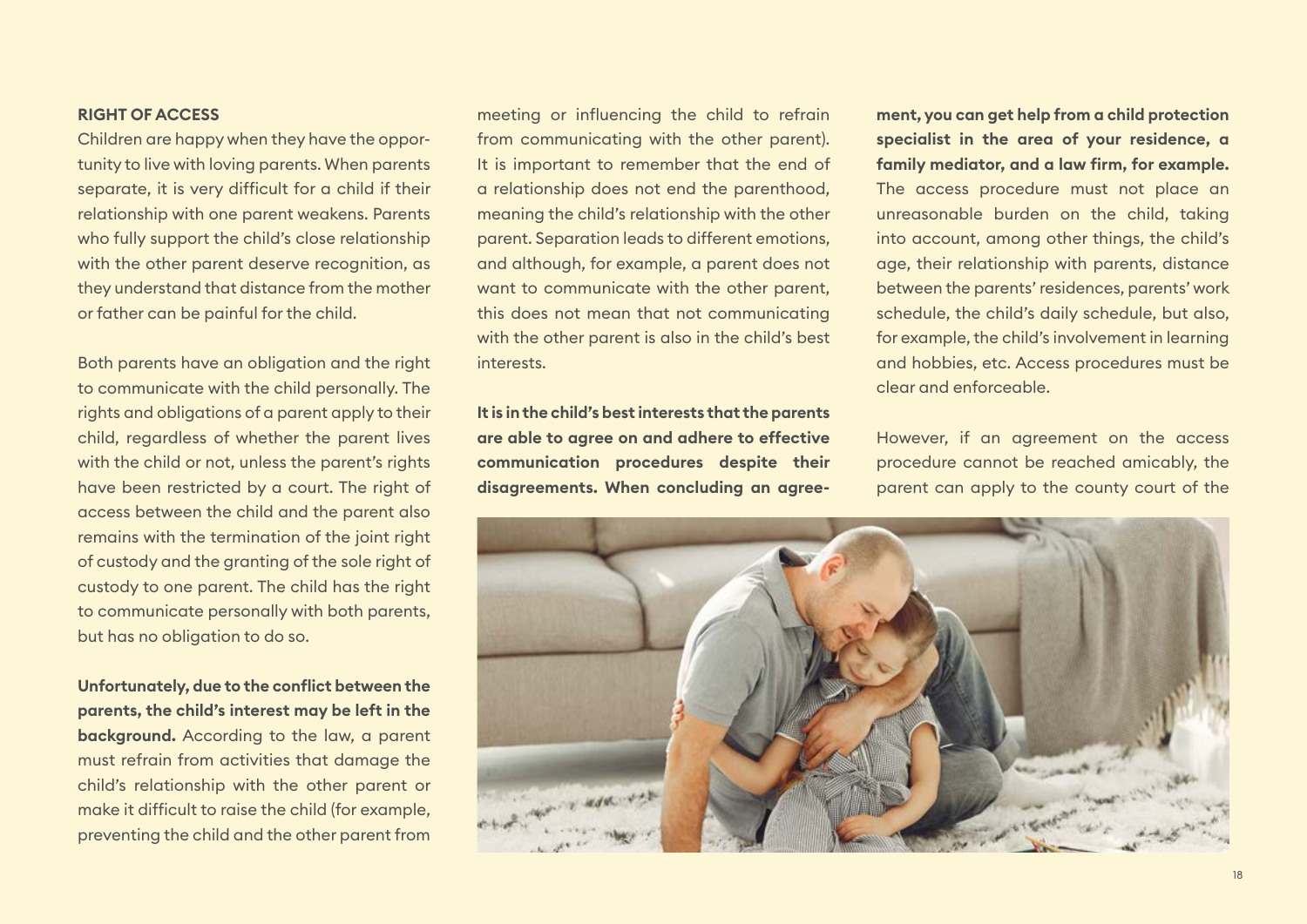

Figure 1: "Triangle of cooperative parenting"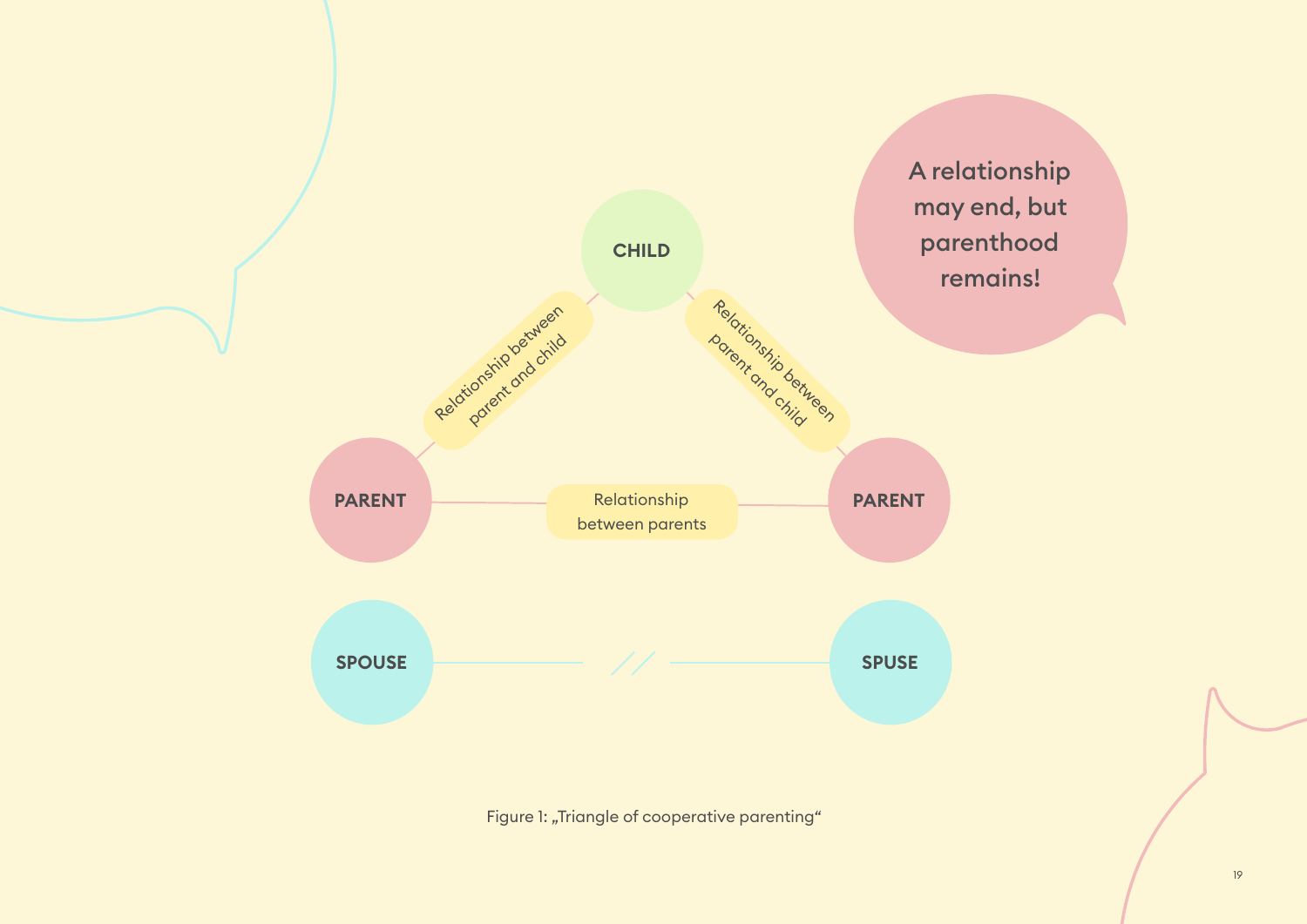child's residence to determine the access procedure. The application should indicate, among other things, which access procedure the parent wishes to determine. In the child's best interests, the court may limit the right of access or the enforcement of earlier related judicial decisions, or terminate the exercise of the right of access or the enforcement of earlier related judicial decisions. The court may order the child to communicate with the parent or another person in the presence of a suitable third party, prohibit the third party from communicating with the child or restrict it. The court may also impose an obligation on

the person concerned to refrain from activities that damage the child's relationship with the parents or make it more difficult to raise the child. In the child's best interests, the court determines the manner, place, frequency, duration, and procedure for the transfer of the child when establishing the access procedure between the child and the parent.

Determining the procedure for access in cases where the right of access cannot exercised is necessary not only to safeguard the rights of the parents living separately, but also to protect the child's rights and interests.



From the child's perspective, it is very important that the parent living with them supports and contributes to maintaining a close relationship between the child and the separated parent. The parents who are guiding from the child's best interests cooperate with each other both during and after their cohabitation.

#### **FAMILY MEDIATION**

Family counsellors, therapists, and mediators help parents in solving their mutual problems and setting common objectives for the future.

Family counsellors (including relationship counsellors) or therapists can help if the family's aim is to maintain relationships. When visiting a counsellor, you will focus on your feelings and relationship and discuss relationship issues. Family therapy, however, pays attention to a family as a whole, meaning that the purpose of therapy is to bring about change that enhance the well-being of all family members.

In order to find a suitable way of life for common children, family mediation, which is intended for spouses who are separating or who are already living apart, is the most widely used method.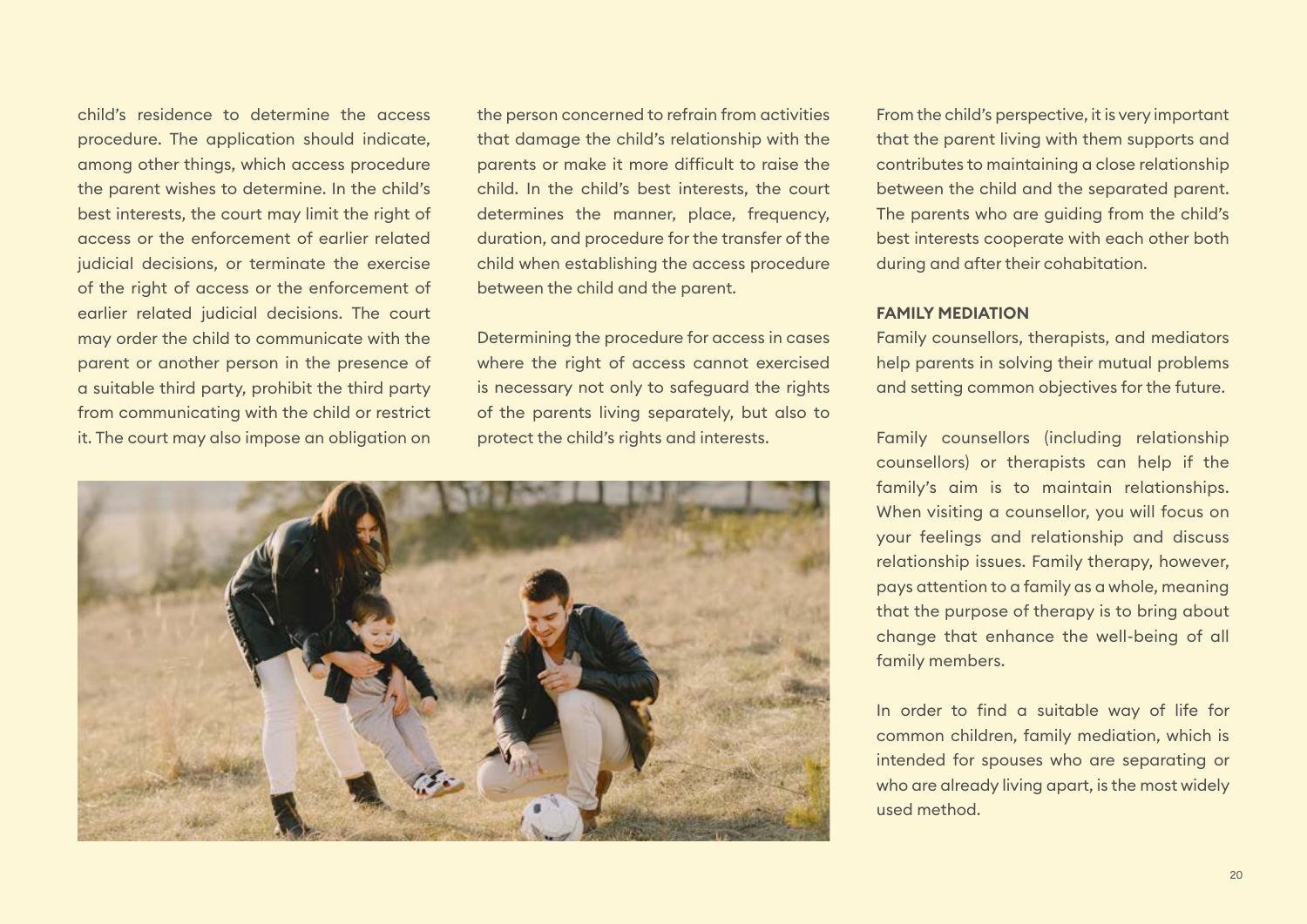The aim of family mediation is not to reconcile or reunite spouses or partners who have broken up, but to seek cooperation as part of a parentchild relationship in a way that spares the child. Family mediation is a process that tries to find, with the help of a family mediator, the most suitable and appropriate living agreements for the child and for both parents, based on the child's best interests. Negotiations could result in a written parenting agreement focusing on parental cooperation, for example, on issues such as the child's permanent residence, the child's nursery or school, hobbies, staying abroad, etc. When the parents separate, their relationship as a couple ends, but parenthood continues, as the child still needs the support of both parents.



Figure 2. Ecogram (Haavsto 2018, Parkinson 2020)

## **THE RULES FOR FAMILY MEDIATION ARE THE FOLLOWING:**

- Parents participate in the mediation process voluntarily.
- Parents are **equal** and they **seek the best possible solution for the child themselves.**
- A family mediator is merely a neutral intermediary who, using their professional knowledge and skills, assists parents in concluding an agreement in the child's best interests.
- **Relatives and friends are usually not suitable to mediate problems between parents**, as their subjective assessments or support for one parent may create even more tension in an already difficult situation.
- **Family mediation is generally unsuitable when there is mental or physical violence in the relationship or if one of the parties is significantly more powerful than the other and is not prepared to reduce their power in cooperation with each other.**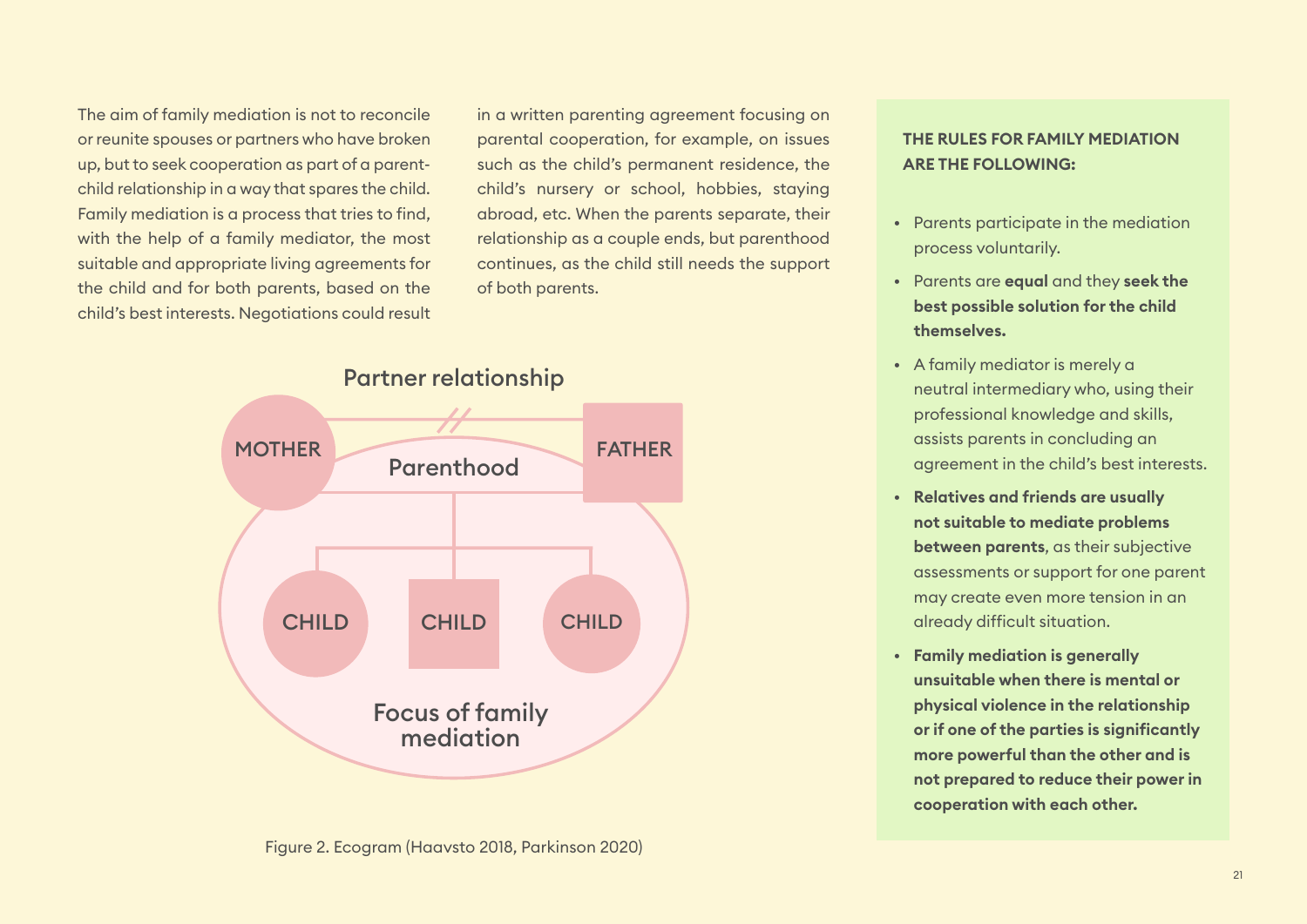**Parents always have the right to go to court to resolve disputes, however, practice shows that personal conflicts and former tensions tend to deepen during court proceedings.** In court proceedings concerning a child, the court must also, as early as possible and at each stage of the proceedings, endeavour to direct the parties concerned to settle the dispute by agreement. The court must hear the parties as early as possible and draw their attention to the possibility of using the assistance of a family counsellor, in particular to develop a common position on the care and responsibility of the child.

From 2020–2024, the Child Protection Department of the Estonian National Social Insurance Board develops a national family mediation service, the aim of which is to ensure the availability of free national family mediation service across Estonia. Read more: [www.sotsiaalkindlustusamet.ee/et/organisatsioon](http://www.sotsiaalkindlustusamet.ee/et/organisatsioon-kontaktid/asutusest/projektid#Perelepitus )[kontaktid/asutusest/projektid#Perelepitus](http://www.sotsiaalkindlustusamet.ee/et/organisatsioon-kontaktid/asutusest/projektid#Perelepitus ) 

In addition to the family mediator, it is worth contacting the child protection specialist of your local government or calling Lasteabi helpline 116 111 for any questions related to the child's welfare.

However, in the event of disputes concerning the child, it is extremely important to resolve the differences as quickly and peacefully as possible and to ensure that a stable way of life continues. Studies show that voluntary agreements are faster, more lasting, and more beneficial. Family mediation looks towards the future for the sake of the child.

#### **References:**

[www.tarkvanem.ee/paarisuhe/lahkuminek-ja-lahutus/](http://www.tarkvanem.ee/paarisuhe/lahkuminek-ja-lahutus/perelepitus) [perelepitus](http://www.tarkvanem.ee/paarisuhe/lahkuminek-ja-lahutus/perelepitus) [www.ajakiri.lastekaitseliit.ee/2020/06/01/mis-on-perelepitus-2/](http://www.ajakiri.lastekaitseliit.ee/2020/06/01/mis-on-perelepitus-2/ ) [www.lepitus.ee/vana/docs/juridica.pdf](http://www.lepitus.ee/vana/docs/juridica.pdf ) [www.tarkvanem.ee/paarisuhe/lahkuminek-ja-lahutus/](http://www.tarkvanem.ee/paarisuhe/lahkuminek-ja-lahutus/perelepitus/lisamaterjalid/) [perelepitus/lisamaterjalid/](http://www.tarkvanem.ee/paarisuhe/lahkuminek-ja-lahutus/perelepitus/lisamaterjalid/)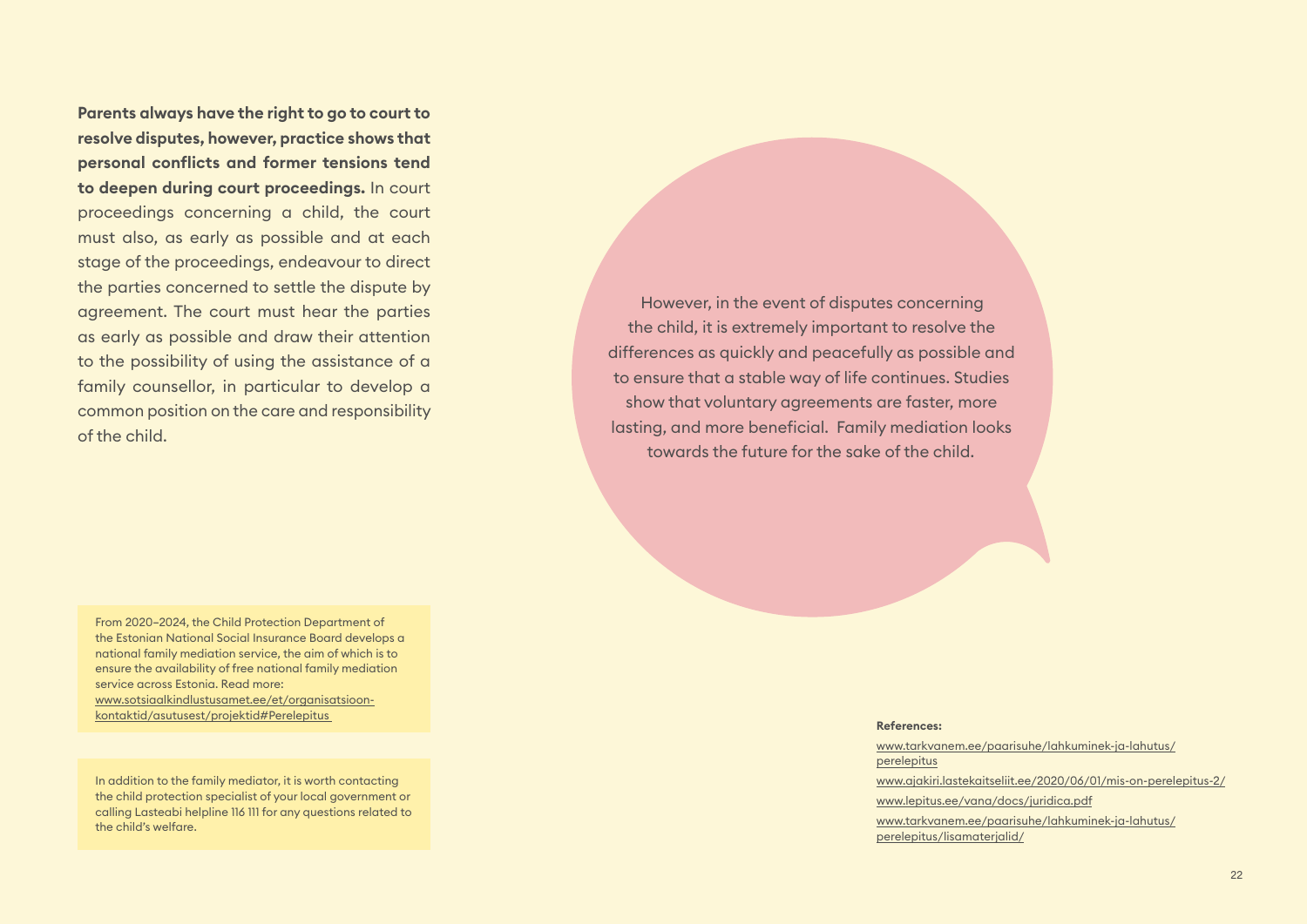# <span id="page-22-0"></span>Separation – from crisis to recovery

In the best-case scenario, a relationship is built on mutual affection and trust. A relationship consists of many expectations, which are related to intimacy, security, acceptance, and love. Separation and the breakdown of a relationship bring up a range of emotions, such as disappointment, insecurity, the pain of losing a loved one, hopelessness, grief, and anger. A parent who has ended a marriage or cohabitation is generally fearful about the future and considers the following questions.

> The way you separate has a strong effect on your recovery from separation.

How can I manage financially? Will I be alone for the rest of my life? The child is also often a source of anxiety. How does the child react when we tell them about separation? How does divorce affect their future? How can I keep in touch with my child when we no longer live under one roof?

When you separate, the shared dreams of the future are shattered. Separation is especially difficult for the partner who did not want to. When we feel abandoned in the most important relationship, we often begin to doubt the meaning of life. All kinds of thoughts run through our heads. Why did this happen to me? What did I do wrong? Could I have done something differently? Guilt over the choices that led to separation and the decision to separate, frustration with oneself and the relationship, as well as mourning the relationship are just some of the feelings that spouses or life partners are likely to experience.

Each person experiences separation in their own way. Partners may have completely different views on separation. One may feel relieved, while the other may be very anxious. The fact how separation relates to your past life experiences also affects how you experience and recover from the separation process.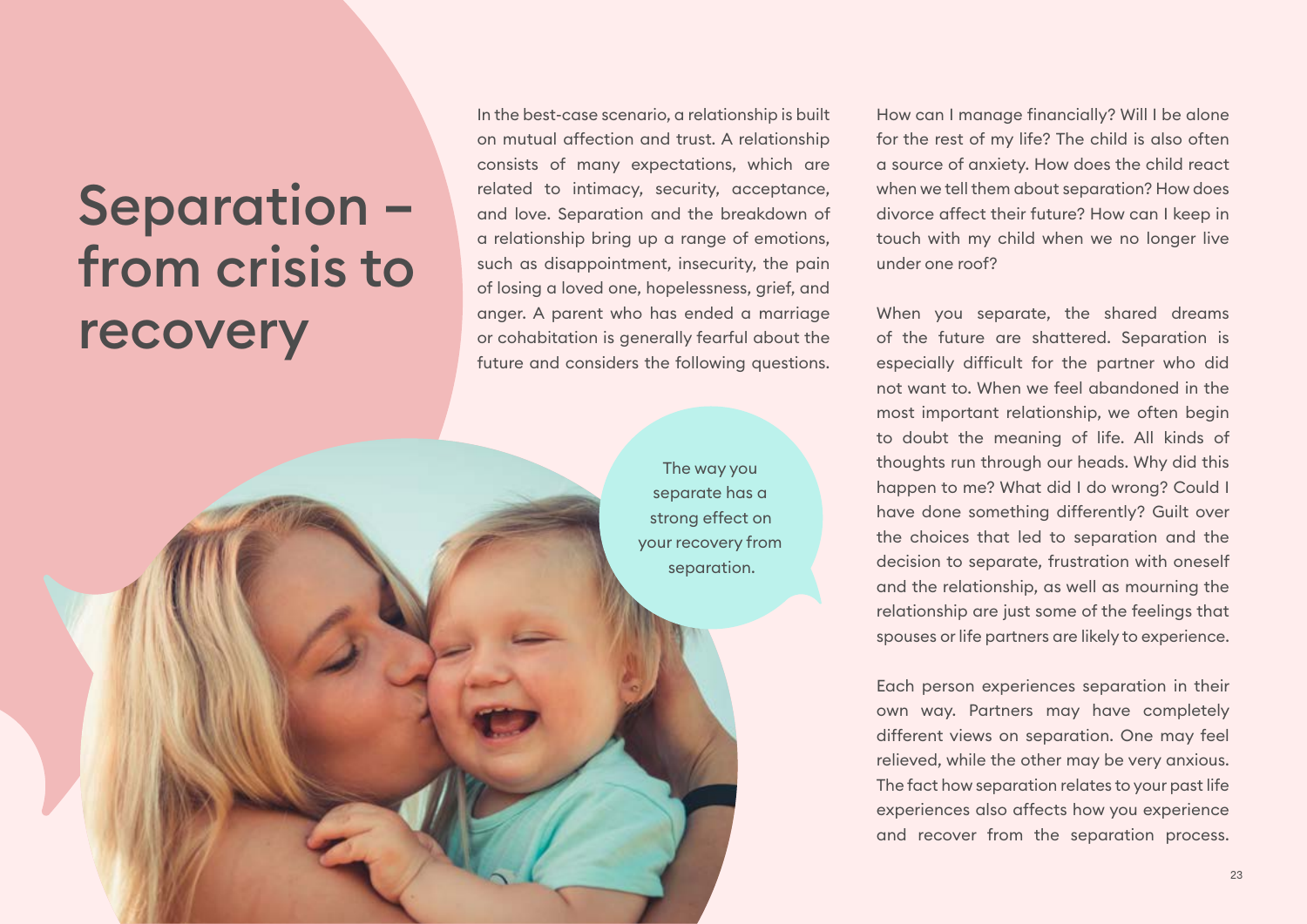Childhood experiences, the separation of your parents, and previous separations you may have experienced may re-emerge at this point. In addition to the reasons that led to separation, the reactions are also influenced by the way separation is handled.

Separation is often characterised by the fact that the thought processes of spouses or partners do not flow in the same rhythm. Quite often, the person who initiated separation has been considering it for some time and has already worked through the emotions involved.

> The best way how a friend or relative can support a person who has gone through a separation process is to listen, comfort, and simply be there from them.

They may have begun to make practical arrangements before the possibility of separation was discussed. In such a situation, the other partner may be caught by surprise. Many problems are caused by the fact that



the separation process does not flow in the same rhythm for the parties. Therefore, it is important that the possibility of separation or divorce is discussed as early as possible. However, if separation becomes a reality, the discussion that took place in the initial phase of separation will allow both sides to deal with it on a more or less equal footing. It is also ideal for future cooperation.

Separation does not only affect parents. It also affects the child and close relatives of the family. It is in the child's best interests to share responsibilities for parenting and to maintain relationships with close relatives and other people who are important to the child. Grandparents and other close relatives often experience the same emotions as divorcing spouses or separating partners.

Too often, friends and relatives make the mistake of imposing their own opinions and ideas on the separation issue by disparaging the other party, taking the role of arbitrator or trying to blame someone. The best way how a friend or relative can support a person who has gone through a separation process is to listen, comfort, and simply be there from them.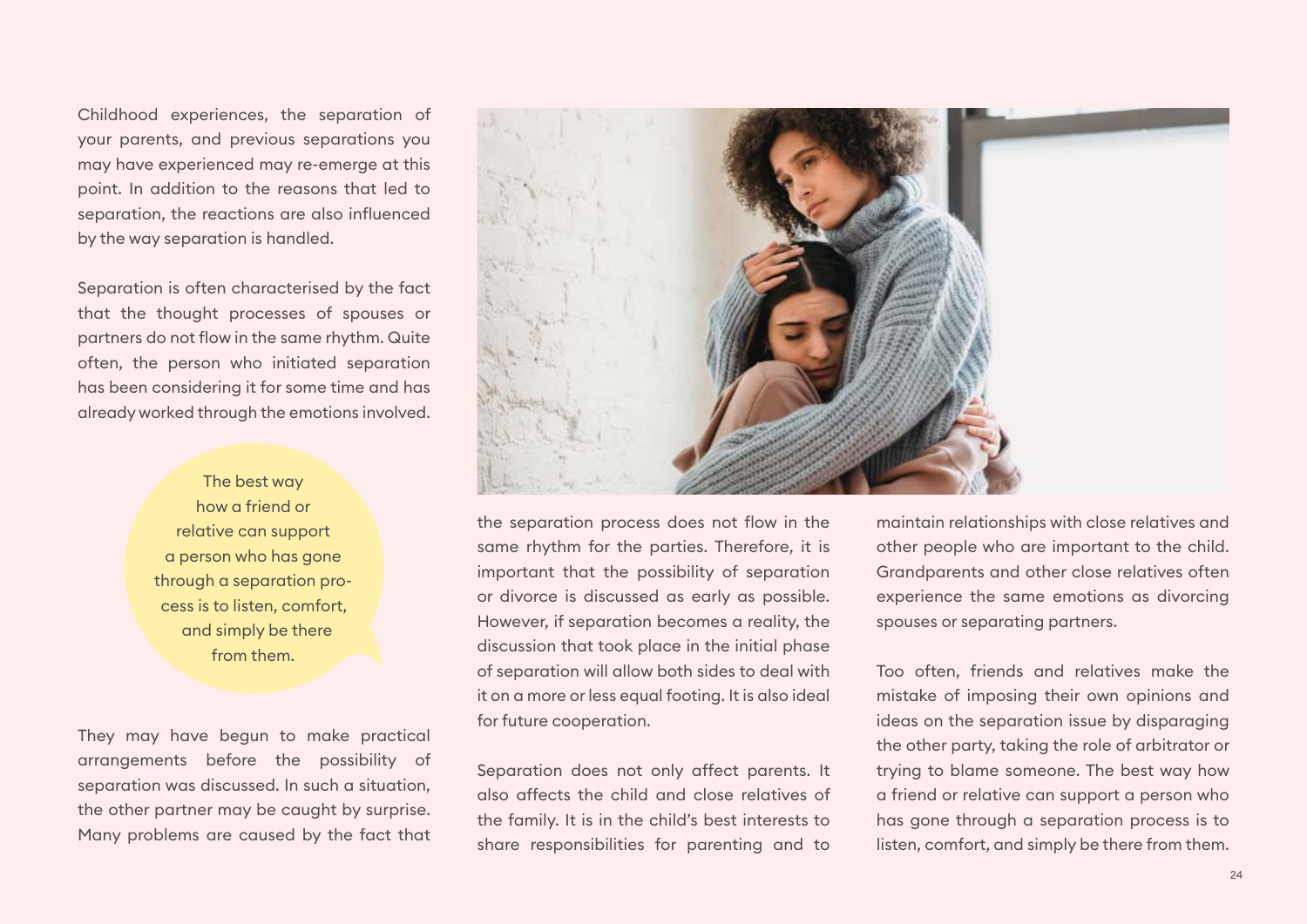It is easier to discuss separation and analyse events more clearly with someone you trust. For example, the occasional provision of childcare is an example of the specific support that separated parents except from their friends and relatives.

### <span id="page-24-0"></span>**SEPARATION AS A CRISIS**

We may face many crises throughout our lives, both natural developmental crises as well as sudden and unexpected crises. Separation may be perceived as a process that begins with thoughts of separation and ends with recovery. Each separation has its own reasons and background, but the emotions of the parties during the process are often very similar. Losing a spouse or partner who played a major role in daily life often results in loneliness.

In the early stages of a separation crisis, attempts are often made to deny what is happening, as the situation seems daunting and intolerable. At some point, however, you must try to face reality. This stage is often characterised by grief and anger. Everyone deals with painful feelings differently. Many people who have terminated their marriage or cohabitation protect themselves by creating a distorted picture of reality. They may blame the



ex-partner for their suffering and for everything that has happened. But the other person may see themselves as the one to blame. At this stage of the separation crisis, people often suffer from insomnia and problems with loss of concentration and appetite, as well as depression.

Even if separation was not your idea and you did not want to separate, it is in your own best interests to face reality and find comfort in the fact that life goes on. By surrendering such feelings, it is possible to focus on the future and start creating a new life after separation. Your damaged self-confidence is likely to recover gradually, and surviving such a crisis may even boost it. While dealing with the crisis, you can learn to understand yourself and others. Separation may force us to look at our choices and values from other perspective and make us think about what we really want from our life and relationship. We may see our past experiences and events that we thought to be obvious in a whole new light.

However, the separation crisis does not always automatically move in the right direction. Sometimes those who have survived such crisis are caught in a web of anger and bitterness. Separation can become a major threat to such a person's well-being if they refuse or are unable to face and deal with the emotions arising from separation. If a person fails to analyse the separation process, it may manifest itself in resentment towards the ex-partner, who is seen as the sole party at fault for their ill-being and difficulties they have had to cope with since separation. A person who is stuck in a crisis of separation may repeat the same pattern in their next relationship, or withdraw and avoid a relationship altogether, as they fear the failure of other relationships.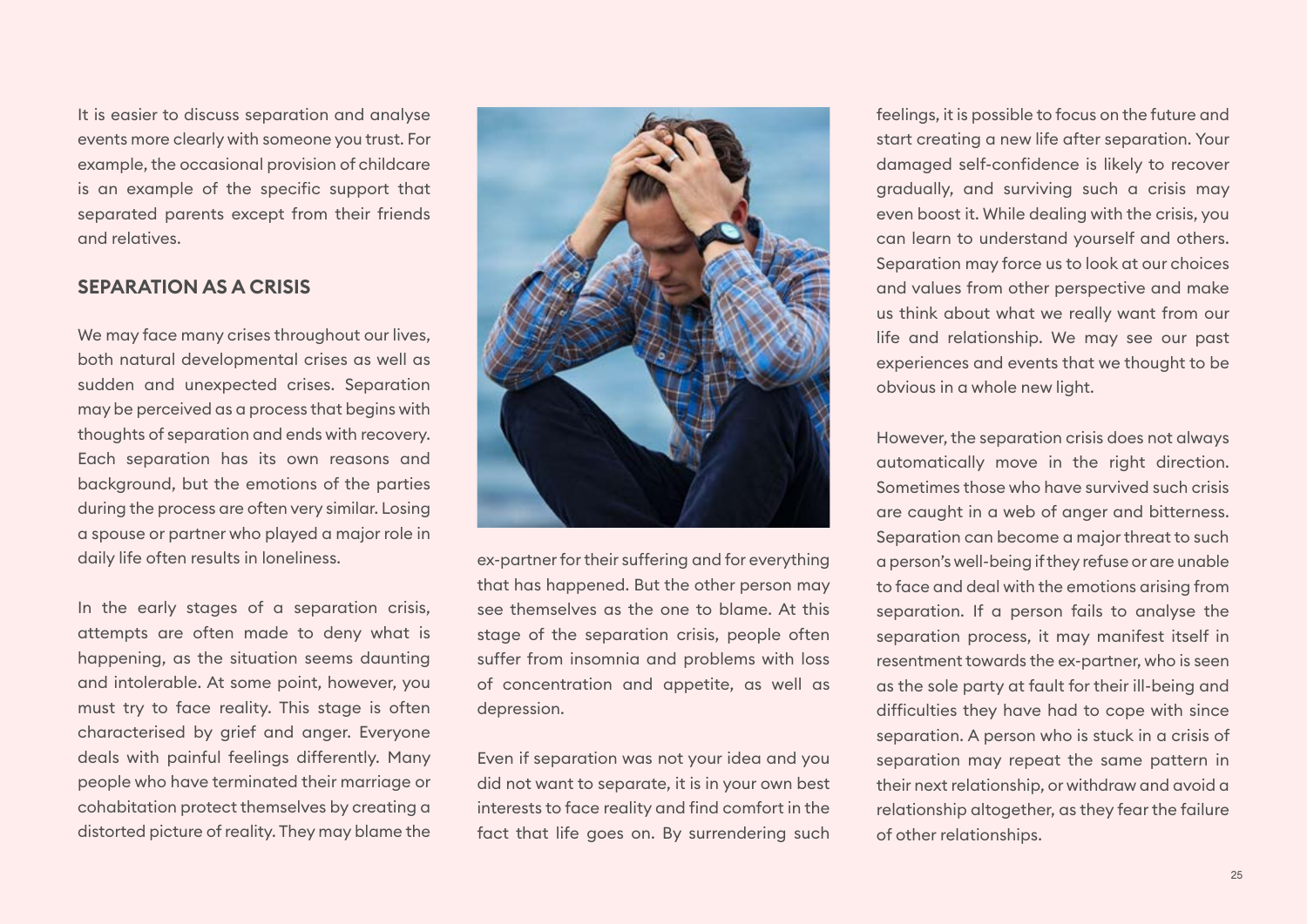### <span id="page-25-0"></span>**RECOVERING FROM SEPARATION**

The time to recover from separation depends on the person. It is comforting to know that we all have the skills and knowledge that help us through the crisis. Our past life experiences, inner strengths, ways of coping, and the difficulties and crises we have previously overcome help us move forward. Generally, we adapt to changes over time.

Dealing with separation is extremely important in order to let go of the relationship and the ex-spouse or ex-partner and look towards the future. The act of letting go of the former partner on an emotional level is also necessary to create a healthy parent-child relationship. Cooperation between parents based on the child's best interests is possible only if the emotions that arose during separation no longer affect or endanger the communication between the parents.

You know that you have survived the crisis of separation if you accept that separation is part of your past and you are ready to focus on the future. You can now look back on separation as a stage in life.

The support groups for recovering from separation also provide peer support. In the support group, you meet other people in the same situation. Their experiences may help you better understand matters from a new angle.

The support and information you receive from the group can even turn a difficult separation experience into an experience that supports the separation process and helps you cope with change.

#### **ISSUES TO CONSIDER:**

- $\rightarrow$  At what stage do i find myself with my separation process?
- → What about my former spouse or partner?
- $\rightarrow$  What may help me move forward in the separation process?

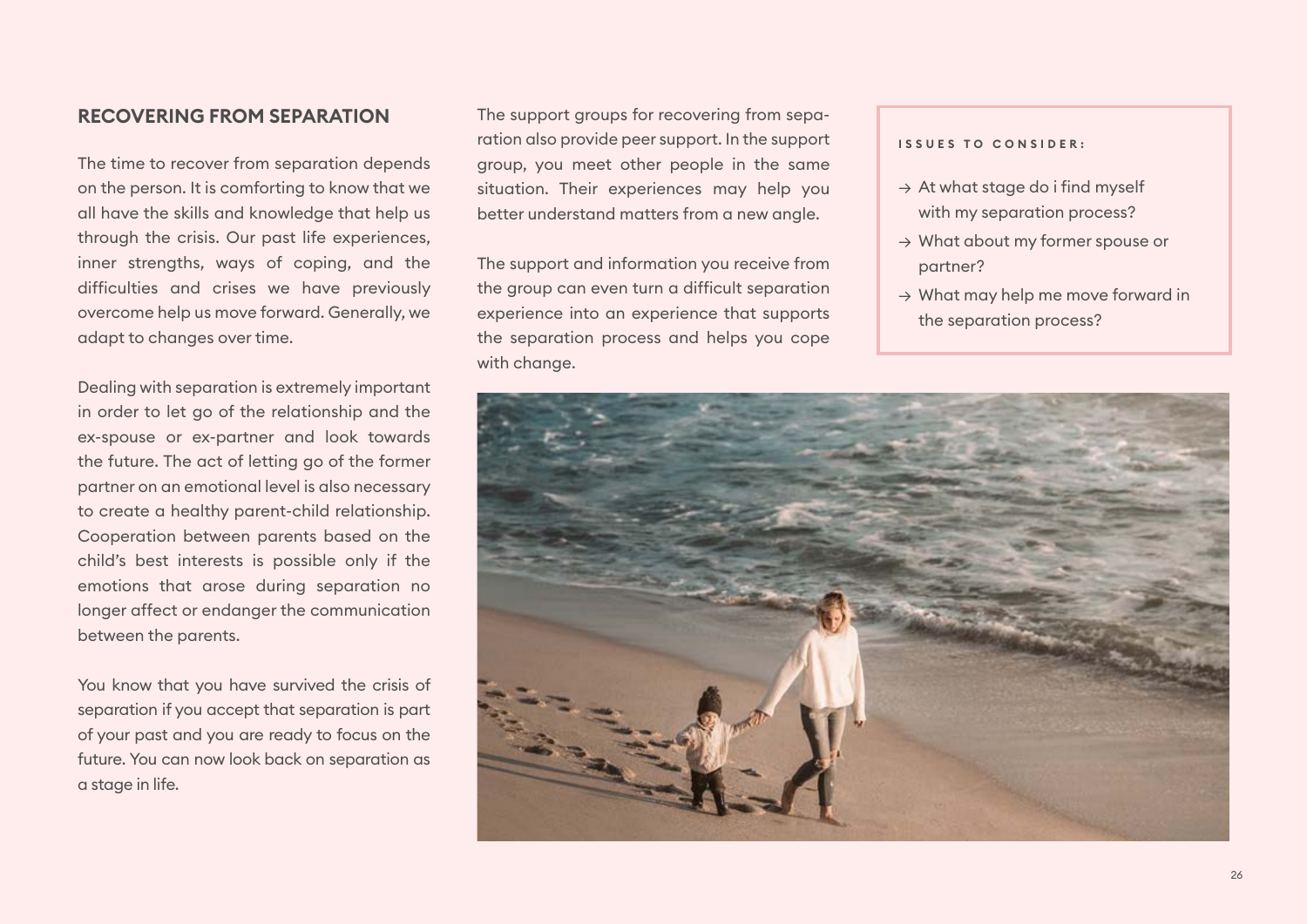# <span id="page-26-0"></span>Paying attention to the child's needs

When parents separate, the child experiences a range of emotions and life changes. For a child, separation may be frightening, sad, confusing or infuriating. Sometimes they even feel relieved. Every child reacts differently to separation.

A child may mourn the fact that one of the parents is moving away and fear losing them forever. At the same time, the child may be afraid of what will happen to them. Will the remaining parent also leave, and if so, who will look after them then? The child may be angry and enraged at the parent who moves out and leaves them, or at the parent who the child blames for separation. The child may also feel immense helplessness when they realise that they cannot affect their parents' decision to separate.

The child's reaction is greatly influenced by the pre-separation situation in the family. Were family life and the child's emotional environment harmonious and supportive of development? Were there many disputes between parents and other issues that caused stress to the child during the cohabitation period? The child's perception of the divorce is particularly affected by how the parents handle separation in practice, what their relationship after separation turns out to be like, and to what extent the parents manage to keep the child's best interests in mind when making decisions related to separation. The child's reaction also depends on their age, various individual factors, what their relationship with their parents was like, and the support provided by other adults close to the child.

# <span id="page-26-1"></span>**HOW TO TALK TO A CHILD ABOUT SEPARATION**

Children have no prejudice about how separation affects their lives. The way parents talk to their child about separation and how ready the child is to do so is, therefore, particularly important. The child should be aware of any changes in the family situation, especially those that concern them. However, the child should not be overburdened with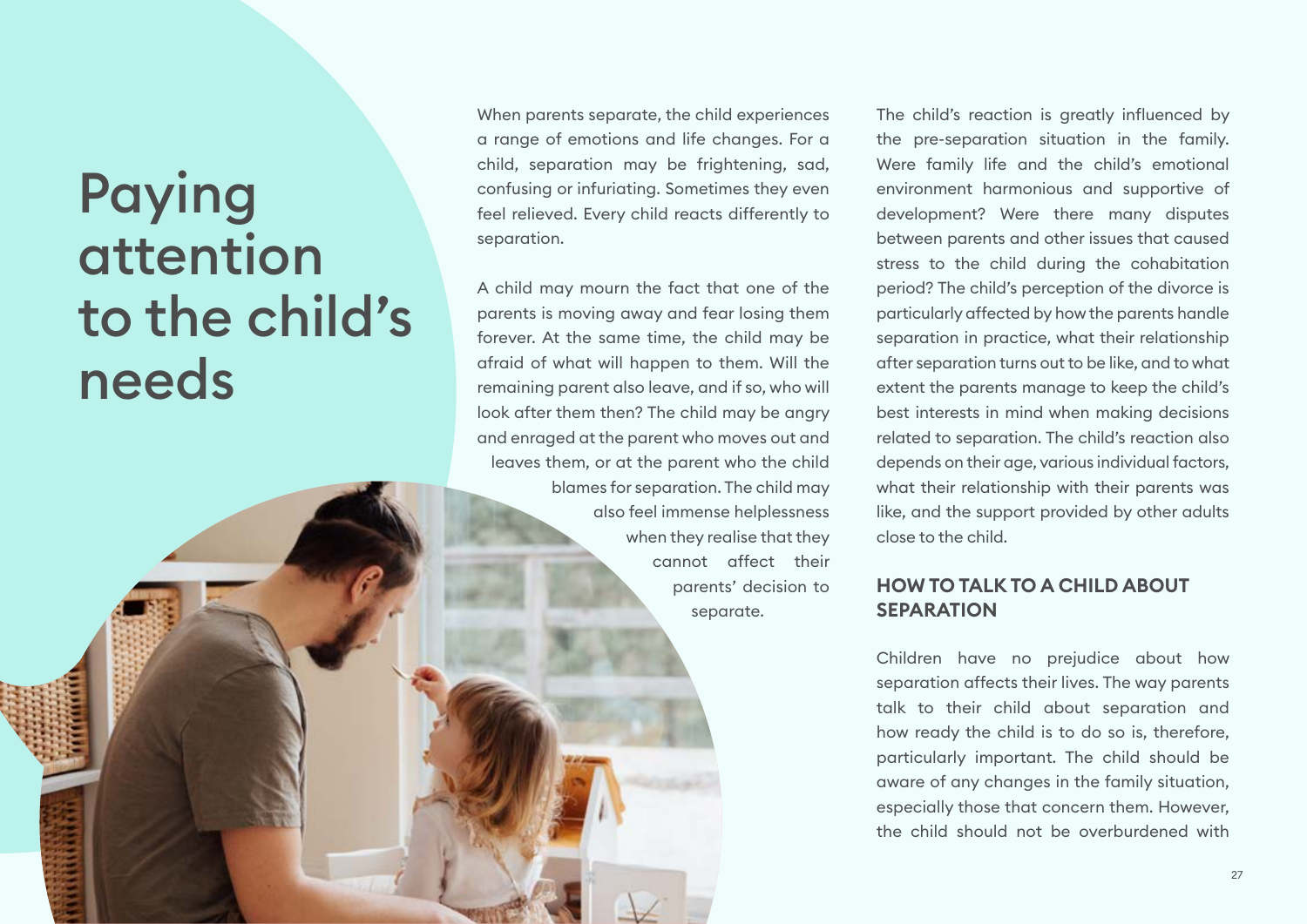

parental relationship issues or discussions about separation. The relationship between the parents is not a matter for the child. The child should only be told about separation once the parents are certain of their decision.

From the child's point of view, separation usually becomes reality when one parent moves away from the family home or the child moves to a new home with one of their parents. Once the decision to separate has been made and the time for separation approaches, it is important that both parents have an opportunity to spend some time with the child, talk to them and answer their questions.

It is very important to prepare the child for separation. In an ideal situation, the parents talk to the child about separation together. Even if the decision to separate was not made together, telling the child about it together communicates to the child that their parents are still able to take responsibility together and look after the child. How and what to tell the child about separation depends on their age. It is enough for a small child to know that their father and mother no longer live together, but both take care of them and spend as much time with them as possible. When the child is older, they are likely to have a better understanding of adult problems. Therefore, parents can tell the child that they have decided to separate, because they believe it is best for everyone and, therefore, have fewer quarrels in the future.

The parents should talk openly and honestly to the child about separation. This way, the child does not have to think of own explanations in their head. It is particularly important to make it very clear to the child that separation is not their fault; the decision was made by the parents and they will also carry the responsibility for it. The reasons behind separation should not be discussed in too much detail with the child, as this may weaken the other parent's authority in the eyes of the child. In the child's best interests, it is wiser to look for the reasons that led to separation in terms of circumstances rather than people.

During the separation process, it is very important that both parents show the child in their actions and words that they still love them and will remain a part of their life. The child must be allowed to love both parents, and this is also something that should be said out loud. This promise can be made more credible and specific for children – and adults – by clarifying its meaning. For example, a child may be told that the parent is still supporting them with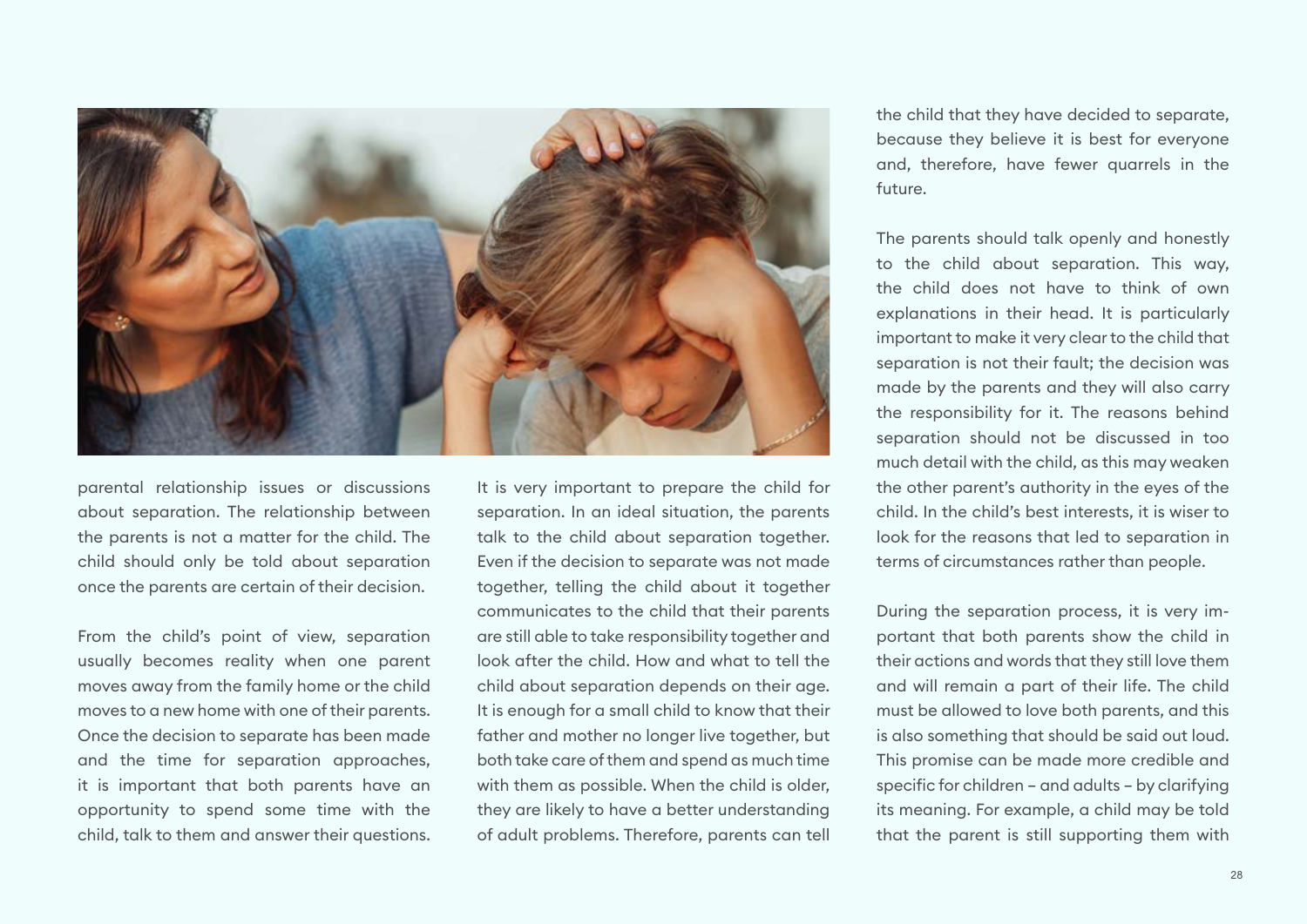a particular hobby or homework, or that the holiday planned for next summer is still taking place. The child needs to be told many times about the new arrangements and changes in daily life, as things may be too complicated and unfamiliar for them to understand at first. For the child, separation leads to a new situation, which they will only realise over time, after the life after separation has settled down.

> The child may not know what separation means or how it will affect their life. That is why talking is particularly important.

There is no point in trying to tell the child that nothing will change or that life will go on as before. The partner who initiated the separation process may be inclined to underestimate the negative aspects of separation and the loss the child is facing. The fact is that separation may be a solution to the parent's problems, but it is rarely a solution to the child's concerns.

Seeing the distress and grief of the child may be such an agonising experience for the parent that they may be tempted to make promises that they know are impossible to keep. The parent should not make any promise to the child that they cannot keep. It helps the child to adapt to the new situation if the parents do not promote or confirm false hopes that they will live together again. This wish may persist in the child's mind for a long time.

Like adults, a child also need time and support to deal with the emotions arising from separation. Adults can talk to their child and encourage them to express their feelings. The child may not want to talk to the parents about separation or does not know how to do it. You do not have to worry about it as long as the child seems to be doing well otherwise. The child's memories and questions come at their own pace and in various situations. Sometimes the child may not show their feelings until long after separation, when they sense that their parents are strong enough to respond to the child's feelings. The parents may not realise that a child's behaviour is actually a reaction to separation.

Furthermore, the parents should be aware of the fact that the child wants to talk about separation over and over again, and that they may keep asking about the same things. The child is supported by familiar daily routines and their parents taking an interest in the daily events in the child's life, joys, and sorrows. Old familiar toys and objects also create a feeling of security for the child. A child needs support from their parents in the form of love, tenderness, and approval. They must not witness the quarrels between their parents or be the cause of their conflict. When a parent disparages and slanders a former spouse or partner in the presence of their child, they also disparage someone dear to the child. Even in the difficult stages of separation, the parents should remember that the child does not have the same feelings towards their father or mother as their parents do towards each other.

The child's needs are neglected and their positive development undermined if one of the parents tries to make them an ally against the other parent, or if the right of access is used to extort something (such as maintenance support) from the other parent. It is crucial to protect the child's impartiality and loyalty. Naturally, the child loves both of their parents and wants to remain loyal to both of them. Talking about separation in a neutral manner helps the child remain a neutral party in the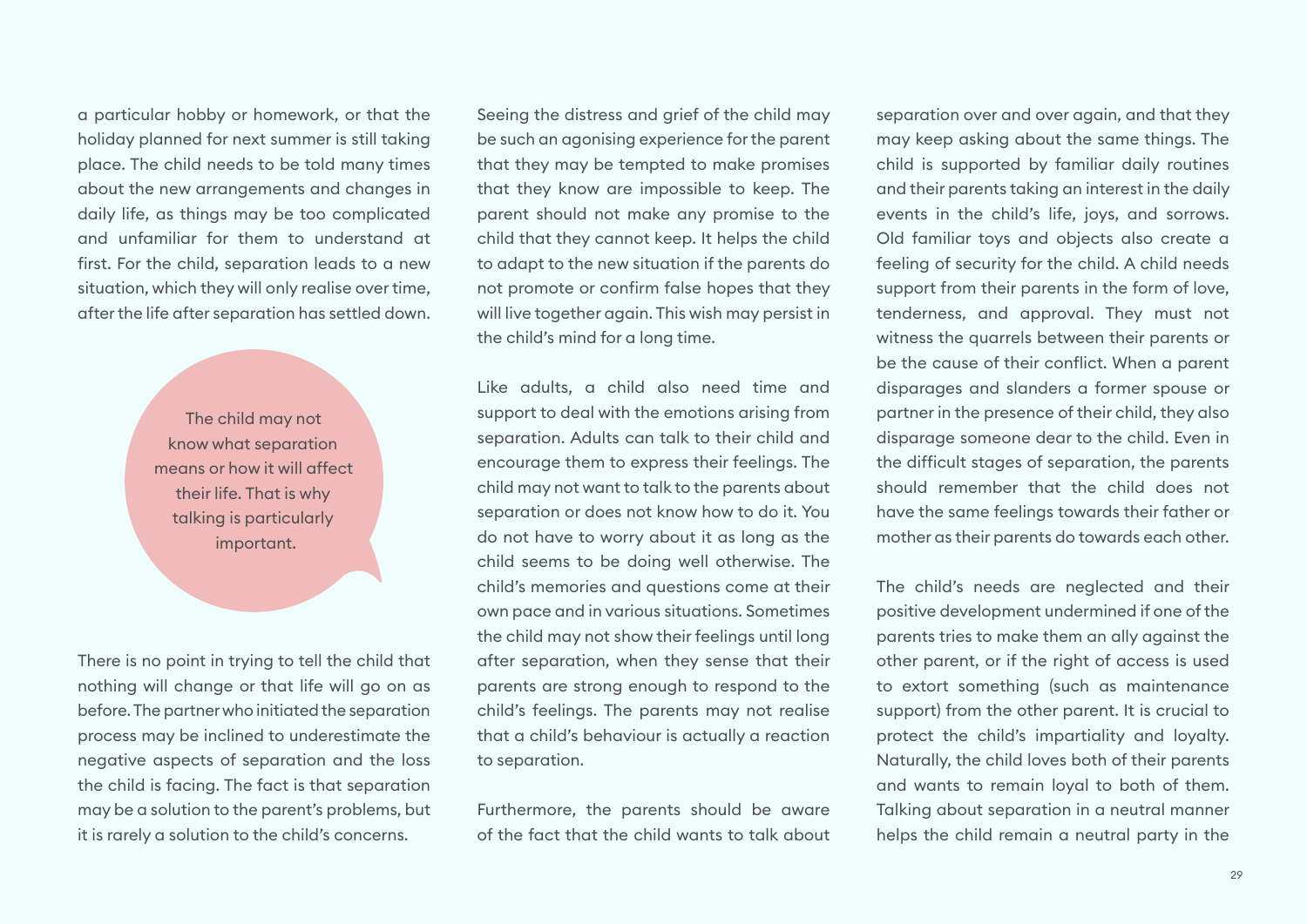separation process. Separation does not give the parents the right to neglect the child's other needs. For the child, sufficient rest, sleep and nutrition together with everyday routines are necessary prerequisites for growth and development and an important part of the practical love and caring shown by a parent towards their child.

> Just like adults, children also need time and support to deal with the emotions arising from separation.

The child's behaviour in day care or at school may change as a result of separation. Therefore, it is very important for the parents to notify the teachers or support staff and other grown-ups in the child's life well in advance of the changes that are about to take place in the family. This helps adults better understand the child's changed behaviour and support the child. In addition, the child does not have to inform other people about what is happening in their family.

Child protection specialist provide help and support to parents who are worried about how their child is coping with separation. They also share information about support groups and programmes and services in your area.

## <span id="page-29-0"></span>**COOPERATIVE PARENTING – WHAT DOES IT TAKE?**

It takes a lot effort, multiple discussions and flexibility for parents to make post-separation joint right of custody and cooperative parenting work. Cooperative parenting is not necessarily easy. However, it is in the child's best interests and protects them from the losses and negative effects of separation.

The parents should be willing to learn to cooperate with each other voluntarily. Parents who engage in cooperative parenting build a cooperative relationship that is good for their child and works well in their situation. They understand the significance and value of the other parent to the child, and try to support and protect this relationship within their resources. Where necessary, the parents negotiate, trying to find the best solutions for the child and commit themselves to these. The parents do not hide matters related to the child from one another, or go behind each other's backs. They



trust that the other parent is loyal in matters related to the child. Mutual appreciation and respect will help the parents to keep working for the well-being of their child.

It is not always easy to look in the mirror. Nonetheless, it would be in the best interests of everyone if you could see their own motives and actions also through someone else's eyes. It is always a good policy to treat the other person the way you would like to be treated yourself. From the child's perspective, separation itself is not the decisive factor in case of separation. What matters instead is the way the parents handle separation, as well as what the child's life is like and what kind of relationship the parents manage to build with one another after separation.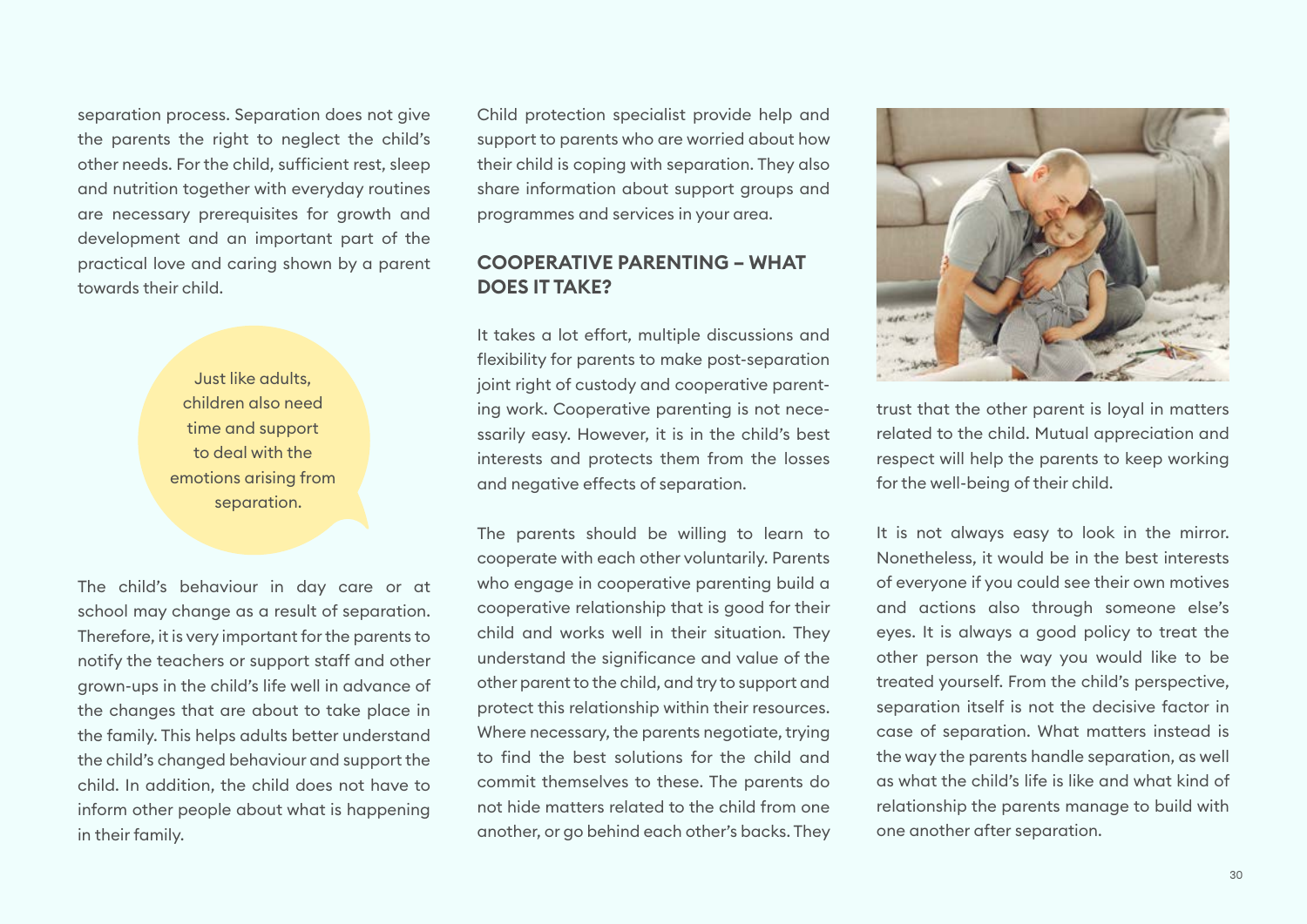How well the child copes with the changes resulting from separation depends largely on how well the parents manage to solve their conflicts. If the parents take a positive attitude towards one another as parents and cooperate in matters related to the child, it will help the child to maintain a close relationship with both parents even though they live apart. If the parents find it difficult to cooperate and they fight for the child, it is very likely to be stressful for the child and cause serious conflicts. Therefore, it is vital that both parents seek help as early as possible in the early stages of cooperation if they are unable to solve problems themselves.

The programme 'No Kids in the Middle' is aimed at parents who are going through or have just gone through a difficult separation process and who are unable to reach any agreement on matters concerning their child. Through the training programme, parents learn new ways of coping and relaxed communication, thereby making their child's environment safer.

In addition, there are various services and activities for parents who have gone through the separation process, and these are intended to provide help and support in raising the child alone or with a former partner. Such services and activities may also help the people involved to make friends and provide them with meaningful output. The services and activities are provided by local authorities and other organisations.

> In a functioning bicultural marriage, it is essential to have communication skills, flexibility, and respect. The same skills are vital if a couple decides to separate or divorce.

# <span id="page-30-0"></span>**SEPARATION IN A BICULTURAL FAMILY**

If the family is bicultural or the parents come from different countries, the problems, emotions, and experiences of separation will be the same as in a family where the parents share the same country and cultural background. However, there are some characteristic issues here, such as the decision on which country to reside in, the issue of the right of custody, and supporting the child's bilingual and bicultural identity after separation.

In the event of separation, a bicultural family may face the following issues. What law applies to a divorce? Where can a parent with a foreign background find information about Estonian divorce practice? Will both parents remain in Estonia? What happens if one of the parents goes back to their home country or moves to a third country? How can the development of a child's bilingual and bicultural identity be supported in a situation where the parents no longer live together?

If parents from different cultural backgrounds decide to separate, they are likely to blame the culture that will be used as a weapon in their disputes. This kind of situation places the child in a conflicting and confusing position as what the parents are fighting about is an important and inalienable part of the child's self-image. In the worst case, the parents' disputes can lead to a situation in which the child is ashamed and insecure about their cultural background.

The parents should, therefore, try to see the situation through the child's eyes and accept that the divorce will not change the fact that the child has roots in both countries and that there are still two equally valuable aspects to the child's identity. Parents must also avoid contempt for each other in the presence of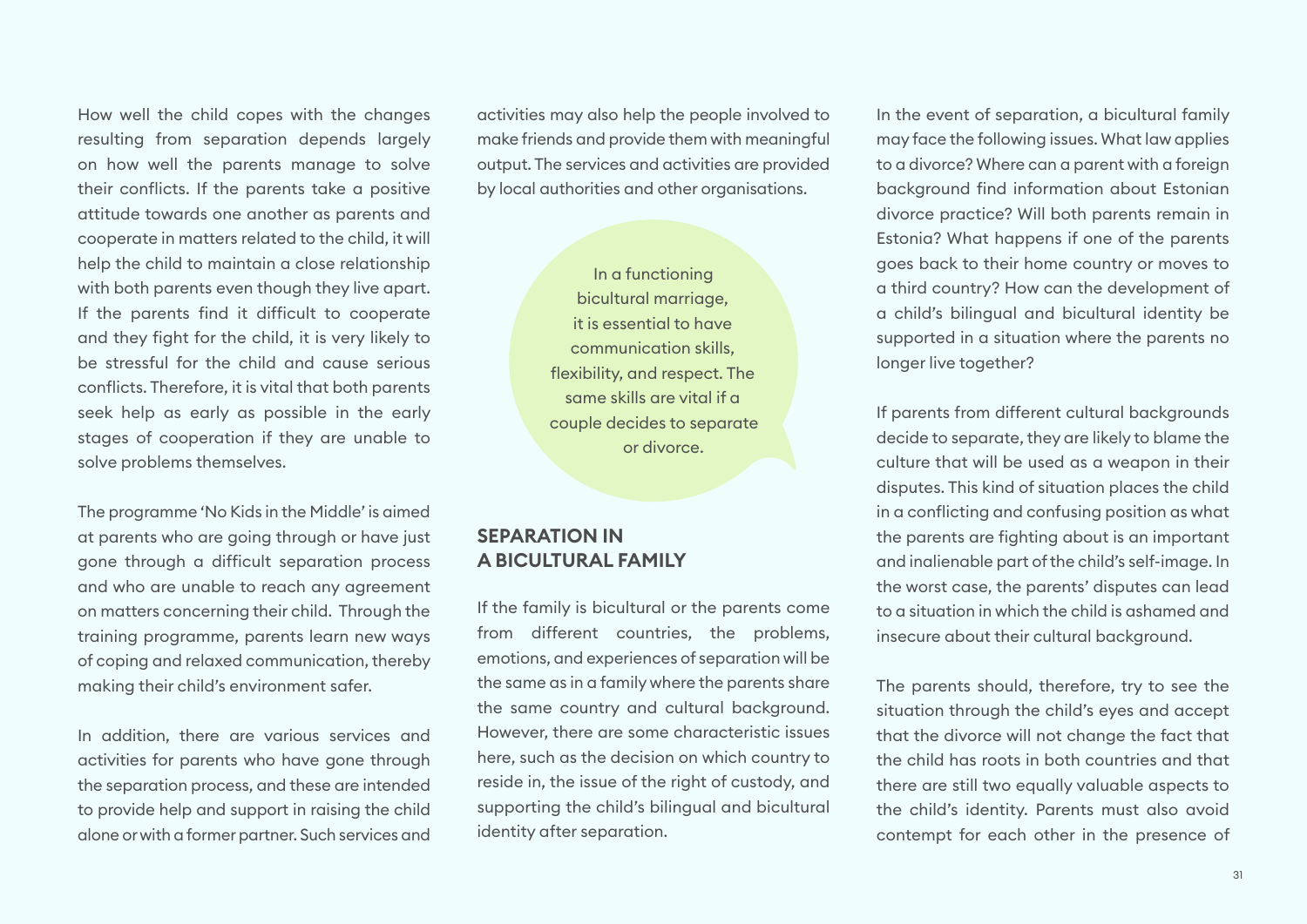the child, and the child should never have to choose between their parents or cultures if their father or mother so wishes.

The parents' cultural background should be present in the child's life in a natural and positive way even after separation. Such positive experiences will help the child deal with the painful experiences that separation inevitably brings. The parents should also aim to secure the child's right to develop and maintain the native language of both their parents. After all, language is the key to understanding your culture and roots.

Bilingualism supports the child's identity and opens up windows to the world of both parents. It also creates favourable circumstances for close relations with grandparents and other relatives. In the event of separation, the parents should consider the linguistic environment of the family and the opportunities it offers for supporting the child's bilingual identity in the form of foreign- language day care centres. nurseries, schools, friends, relatives, books, and films.

Communication skills, flexibility and respect are important in a functioning bicultural marriage, and the same skills are important even if the



couple decides to divorce. Despite the fact that the parents no longer live together, they still have a child and are both responsible for their raising and healthy development. In an ideal situation, the parents provide the child with both a bilingual identity and a strong and positive bicultural identity.

#### **ISSUES TO CONSIDER:**

Are we ready for the following as seperating parents?

- $\rightarrow$  WF TFLL THE CHILD that we are planning to separate and we talk about the reasons that led to such a decision. In that way, the child does not have to come up with their own explanations for separation or feel guilty about our decision.
- $\rightarrow$  WF COOPFRATE TO FIND the best solutions and living arrangements to OUR CHILD. We are not separating from the child but ending a dysfunctional relationship.
- $\rightarrow$  WE SHOW AND TELL OUR CHILD that we love them and take care of them even after separation. We are open to the child's emotions and listen to the child.